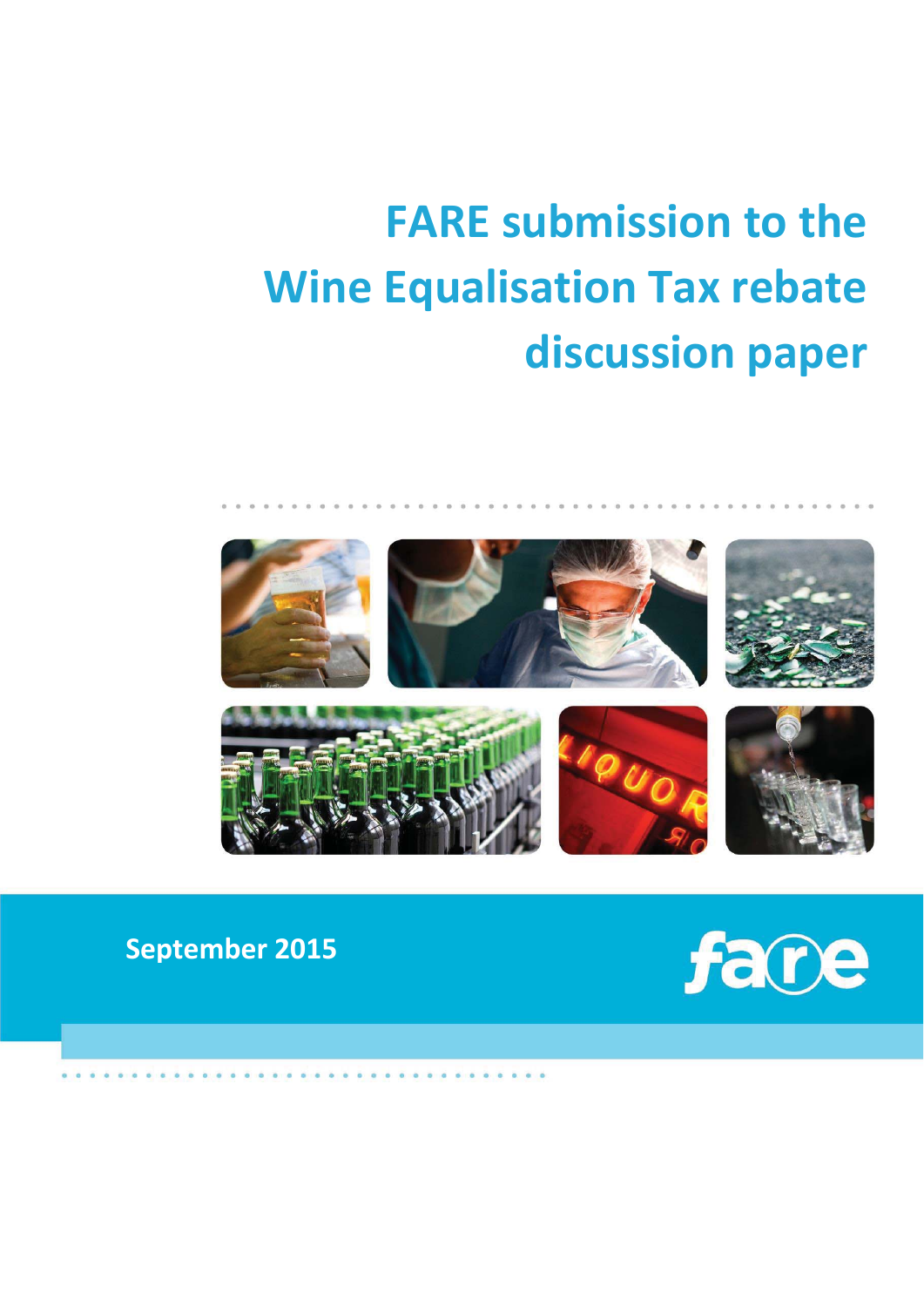

**About the Foundation for Alcohol Research and Education** 

The Foundation for Alcohol Research and Education (FARE) is an independent, not-for-profit organisation working to stop the harm caused by alcohol.

Alcohol harm in Australia is significant. More than 5,500 lives are lost every year and more than 157,000 people are hospitalised making alcohol one of our nation's greatest preventative health challenges.

For over a decade, FARE has been working with communities, governments, health professionals and police across the country to stop alcohol harms by supporting world-leading research, raising public awareness and advocating for changes to alcohol policy.

In that time FARE has helped more than 750 communities and organisations, and backed over 1,400 projects around Australia.

FARE is guided by the World Health Organization's *Global Strategy to Reduce the Harmful Use of*  Alcohol<sup>i</sup> for stopping alcohol harms through population-based strategies, problem directed policies, and direct interventions.

If you would like to contribute to FARE's important work, call us on (02) 6122 8600 or email info@fare.org.au.

-

i World Health Organization (2010). *Global strategy to reduce the harmful use of alcohol.* Geneva: World Health Organization.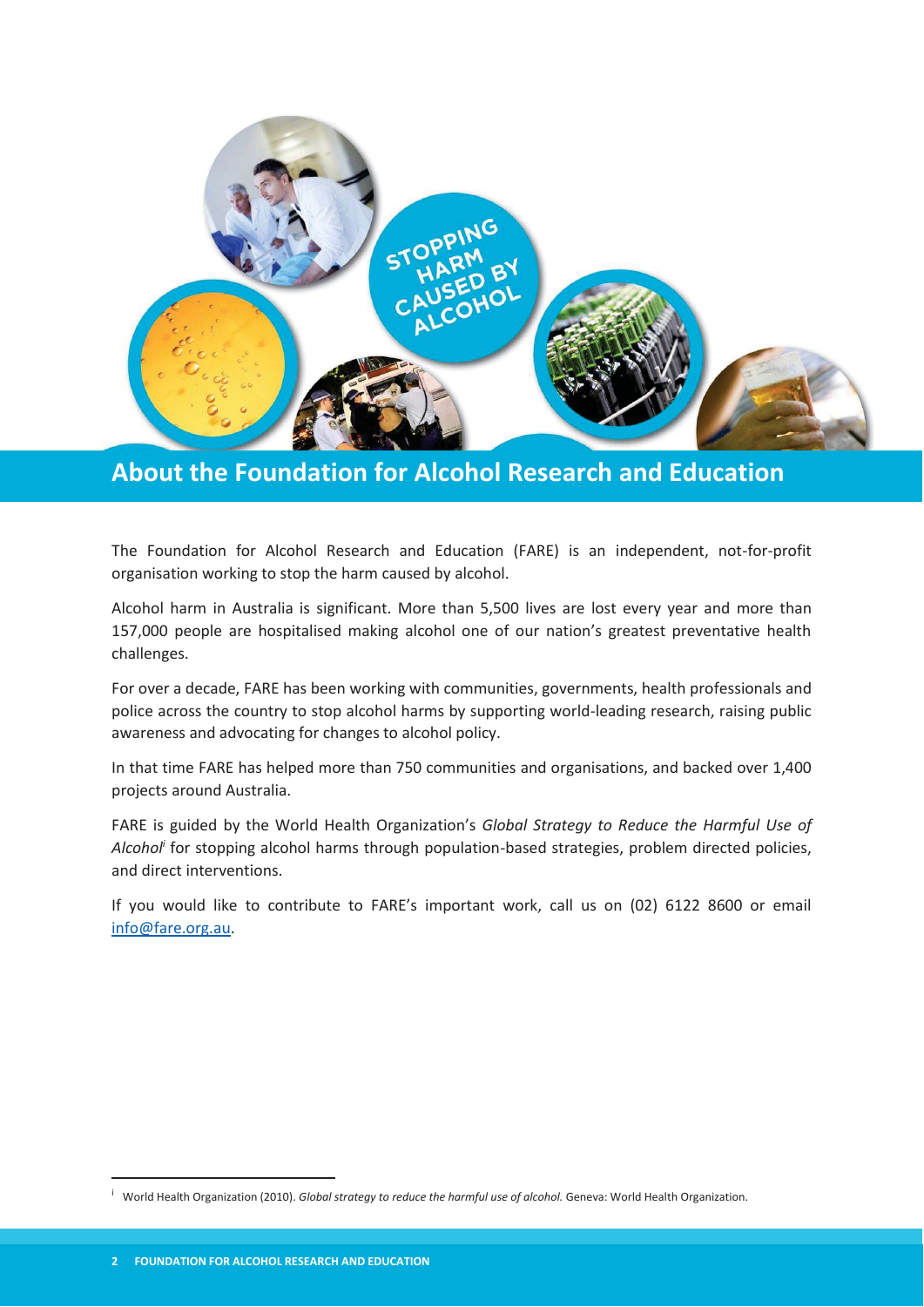# **Contents**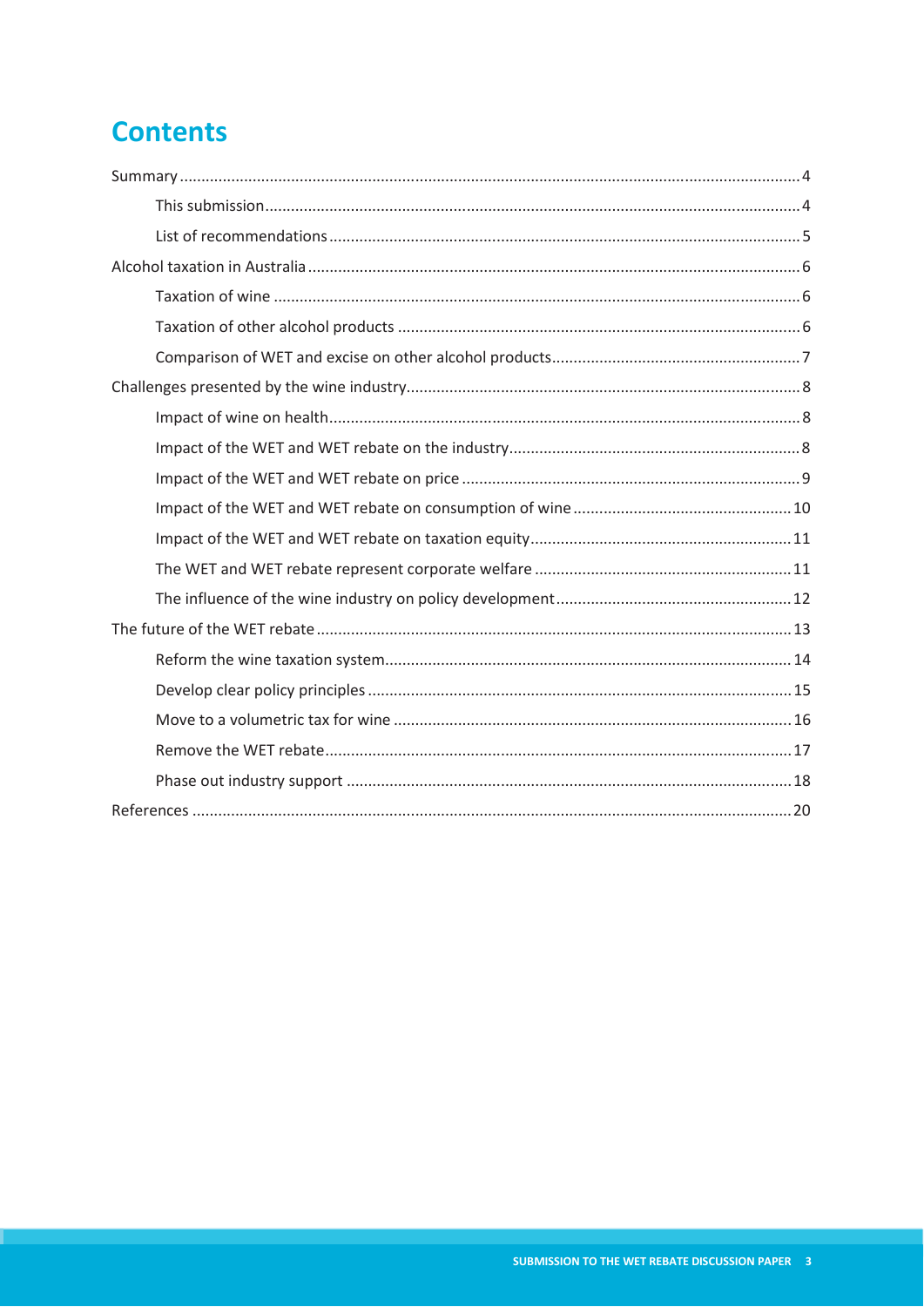# **Summary**

The Foundation for Alcohol Research and Education (FARE) welcomes the opportunity to provide a submission to the Treasury on the *Wine Equalisation Tax rebate discussion paper*. Our interest in this issue stems from our mission to stop alcohol harm in Australia.

The alcohol taxation system is a complex arrangement that does not adequately recognise the extent of harms that result from the consumption of alcohol in Australia. It has been described as illogical and incoherent and there have been multiple calls from government reviews for taxation reform. The most illogical part of the alcohol taxation system is the Wine Equalisation Tax (WET). Wine is taxed on an ad valorem basis under the WET, that is, it is taxed on the wholesale price of the product. This is in contrast to all other alcohol products which are taxed on the basis of the volume of alcohol within the product.

The WET provides an incentive to produce large volumes of low quality wine. This is a concern because of the association between low prices and increased levels of consumption which lead to increased harms. The WET favours large producers since only they can afford to produce such large quantities of wine and remain economically viable.

To counter the bias towards large producers, the WET rebate was introduced to support small rural and regional wineries in Australia who were disadvantaged under the WET. This is a clumsy arrangement that has led to a system that is not achieving its objectives, where producers are receiving the WET rebate even though they have not paid the WET, where rorting of the system is occurring, where New Zealand producers have access to a rebate designed to support small regional Australian producers, and which is creating structural problems within the industry and encouraging oversupply of wine.

The WET and WET rebate represent corporate welfare by providing a significant subsidy to the wine industry that supports otherwise unprofitable business to continue operating. The Australia Institute estimates the level of this subsidy to be in the order of \$1 billion per year.

Any review of the WET rebate must be considered in the broader context of the WET and alcohol taxation more generally. Taxation of alcohol aims to generate revenue and address the spillover costs associated with its consumption, however the WET and WET rebate run counter to these objectives. They contribute to significant harm within the community and to problems within the industry by favouring the production of cheap wine and supporting uneconomic producers.

There is strong support from the majority of the alcohol industry, public health advocates, economists and government for reform of the WET. The wine industry cannot afford a fragmented approach to reform. The WET is the most incoherent part of the alcohol taxation system and must be reformed as a matter of urgency.

## **This submission**

In responding to the *WET rebate discussion paper*, this submission looks at the broader issue of alcohol taxation in Australia to understand the purpose of the WET rebate, why it exists and whether a review of the WET rebate in isolation is likely to be effective in addressing the problems facing the wine industry. It looks at what these problems are, what contributes to the problems and recommends a way forward.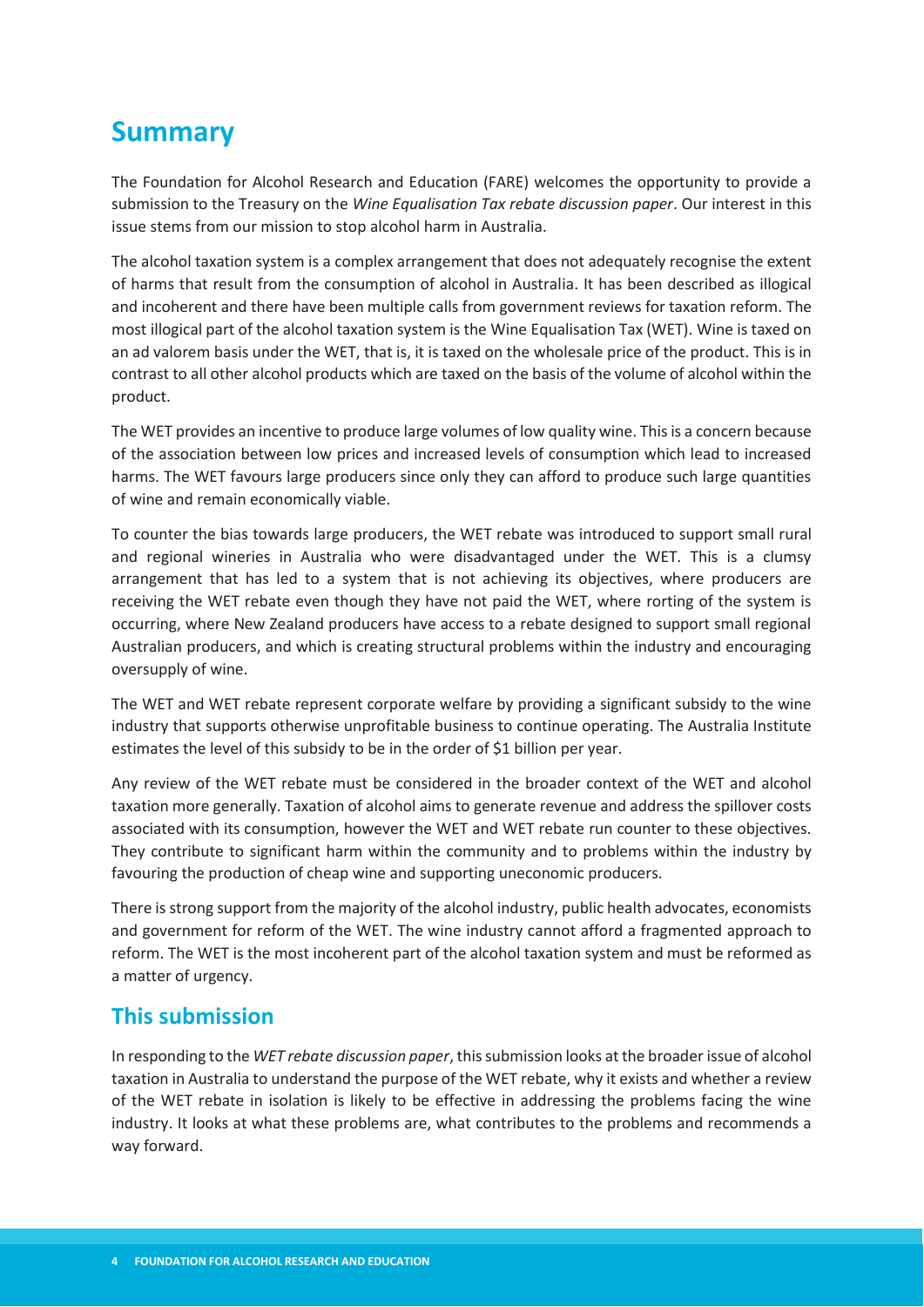## **List of recommendations**

FARE makes the following recommendations to the Treasury regarding the *Wine Equalisation Tax rebate discussion paper*:

- 1. That the Treasury recognise the inconsistencies and distortions associated with the current wine taxation arrangements and recommends that the Wine Equalisation Tax is reformed.
- 2. That in reforming the current wine taxation arrangements, the Treasury takes into consideration the harmful nature of alcohol and its costs to the community.
- 3. That the Treasury adopts sound policy principles to guide reform of the current alcohol taxation arrangements in order that a more equitable alcohol taxation system is created.
- 4. That the Treasury recommends that the Wine Equalisation Tax be abolished and replaced with a volumetric tax rate.
- 5. That the Treasury acknowledges that the Wine Equalisation Tax rebate is not meeting its original policy objectives of supporting small producers in regional and rural Australia.
- 6. That the Treasury recommends that the Wine Equalisation Tax rebate be abolished.
- 7. That the Treasury recommends that an industry assistance package should only be available to facilitate structural change within the wine industry and that it should be independent of the taxation system.
- 8. That the Treasury recommends that if an industry assistance package is developed, it should be provided for a finite period of time and targeted at businesses that are, or are likely to be, viable and sustainable without government support.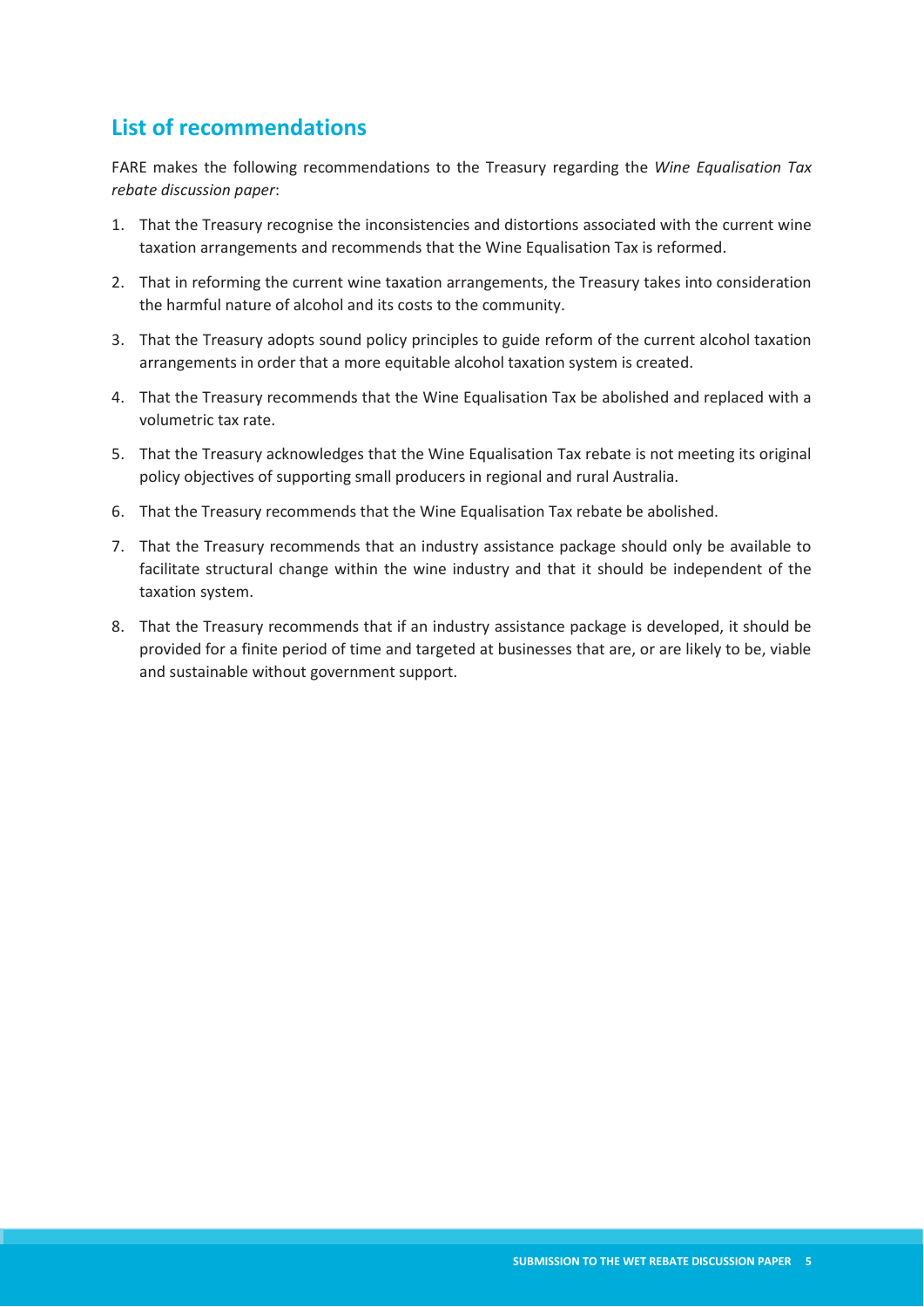# **Alcohol taxation in Australia**

The alcohol taxation system is a complex arrangement that does not adequately recognise the extent of harms that result from the consumption of alcohol in Australia. It applies different levels of taxes depending on the type of product, their volume of alcohol, the way in which alcohol is packaged, and in the case of wine, the value of the product and the size of the producer. It has been described as illogical and incoherent<sup>1</sup> and there have been multiple calls from government reviews for taxation reform. The Wine Equalisation Tax (WET) is particularly problematic and contributes to significant harm in the community.

The following section outlines current alcohol taxation arrangements in Australia in order to understand the WET, the WET rebate, and the broader issues associated with the taxation of wine.

#### **Taxation of wine**

Wine is subject to the WET which is a tax based on the wholesale value of the wine.

The WET was introduced on 1 July 2000 with the Goods and Services Tax (GST) as part of *A new tax system* in order to maintain wine prices and revenue collection from wine sales, following the abolition of the 41 per cent wholesale sales tax that had previously operated. The WET therefore 'equalised' the price of wine to prices at prevailing levels.<sup>2</sup>

The WET applies not only to wine, but also to any other alcohol products made from fruit and vegetables, with greater than 1.15 per cent alcohol by volume. These include drinks such as cider and mead.<sup>ii</sup> The tax is paid by wine producers, wholesalers and importers at 29 per cent of the last wholesale price.<sup>3</sup> This payment usually occurs between the wholesaler and the retailer.

In addition to the favourable tax arrangements for wine, a tax rebate was introduced in 2004 with the aim of supporting small rural and regional wineries in Australia. The WET rebate applies to all products that are subject to the WET.

The WET rebate is payable to eligible wine producers in Australia and New Zealand based on 29 per cent of the wholesale value of eligible domestic sales, up to a maximum of \$500,000 each financial year.<sup>4</sup> Eligible producers are those that either manufacture the wine or provide the grapes to a winemaker to make the wine on their behalf. This means that the WET rebate is available to all grape growers and wineries, regardless of their size and location or whether they have paid the WET. It also means that some grape growers and manufacturers effectively pay no tax. This is because the size of their enterprise is small enough so that the amount of WET paid is offset by the amount of WET rebate received.

## **Taxation of other alcohol products**

Beer and spirits are subject to excise duty which is a volumetric tax based on the alcohol content of the product. The rate is adjusted twice a year in line with changes to the Consumer Price Index (CPI).

The excise for beer is imposed at eight different rates according to the volume of alcohol (light, mid strength or full strength), the type of packaging (draught or brewed) and whether the product was

**.** 

ii Note that flavoured and coloured ciders are usually subject to excise rather than the WET, and attract the same excise rate that applies to ready-to-drink products (RTDs).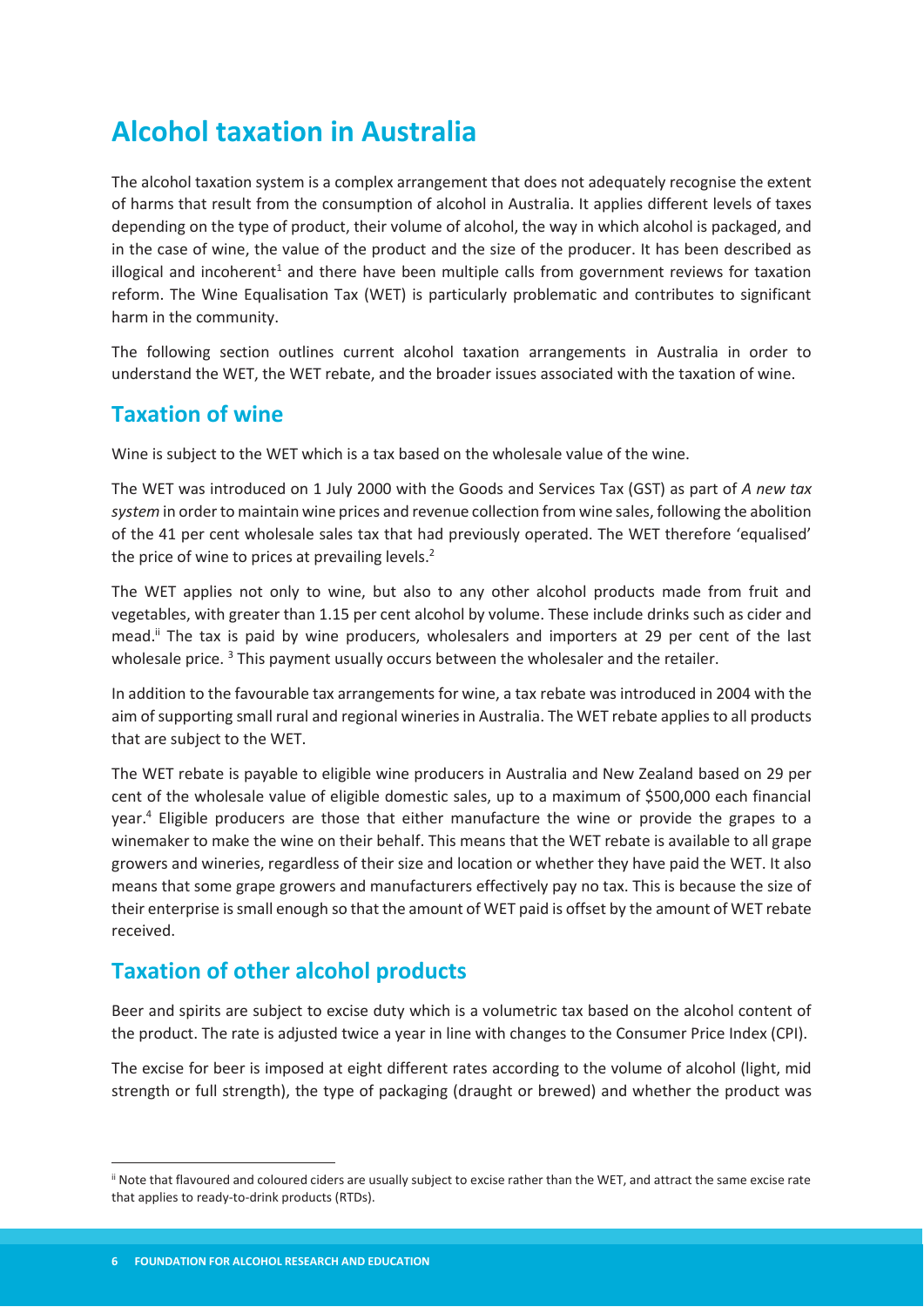brewed for commercial or non-commercial purposes. These rates currently range from \$2.84 to \$47.09 per litre of alcohol with the first 1.15 per cent of alcohol in beer tax-free.<sup>5</sup>

Spirits attract a higher rate of tax in light of their lower costs of production and alcohol content, which can be up to 40 per cent alcohol content per volume. The current tax rate for spirits is \$79.77 per litre of alcohol.<sup>6</sup>

Brandy and '*Other excisable beverages'* (which do not include beer, brandy or wine and exceed ten per cent by volume of alcohol) are also subject to excise duty. The rate for brandy (a spirit distilled from grape wine) is \$74.50 per litre of alcohol and the rate for *Other excisable beverages* is the same as for spirits, at \$79.77 per litre of alcohol.<sup>7</sup>

## **Comparison of WET and excise on other alcohol products**

While it is not possible to make a direct comparison between the tax paid on wine and the tax paid on other alcohol products because of the nature of the WET where the tax per litre of alcohol varies according to the price point of the product, it is possible to make a comparison by determining the average WET paid on the average litre of wine in Australia. The Australia Institute has calculated the average WET at 13 per cent of the retail price. $iii,8$ 

Figure 1 provides a comparison of the equivalent tax paid on various alcohol products including a number of different price points for wine. The graph compares the cost of a wine cask and two bottles of wine priced at different levels, based on 12.7 per cent alcohol by volume, with other alcohol products.



#### **Figure 1. Excise / WET before GST by beverage type.9**

**.** 

Excise for beer shown accounts for the reduction of 1.15 per cent of alcohol by volume, based on an alcohol content of 4.6 per cent for full strength beer. Full strength represents by far the largest segment of the beer market in Australia.

iii The average retail price of a litre of wine sold in Australia is around \$11.04 (based on ~\$6,000 million in sales, with 543.348 million litres consumed). The average level of alcohol is 12.7 per cent by volume (based on 68.890 million litres of pure alcohol consumed from wine). WET liabilities and Customs collections totalled \$1,103 million in 2013-14. So the average litre attracted a WET of \$2.03, or 18 per cent of the retail price. However, WET rebates for Australian and New Zealand producers account for \$336 million, putting the average net WET at \$1.41 per litre, or 13 per cent of the retail price. This gives an average excise per litre of alcohol at \$16.01 before rebates, and a net average of \$11.13 after rebates.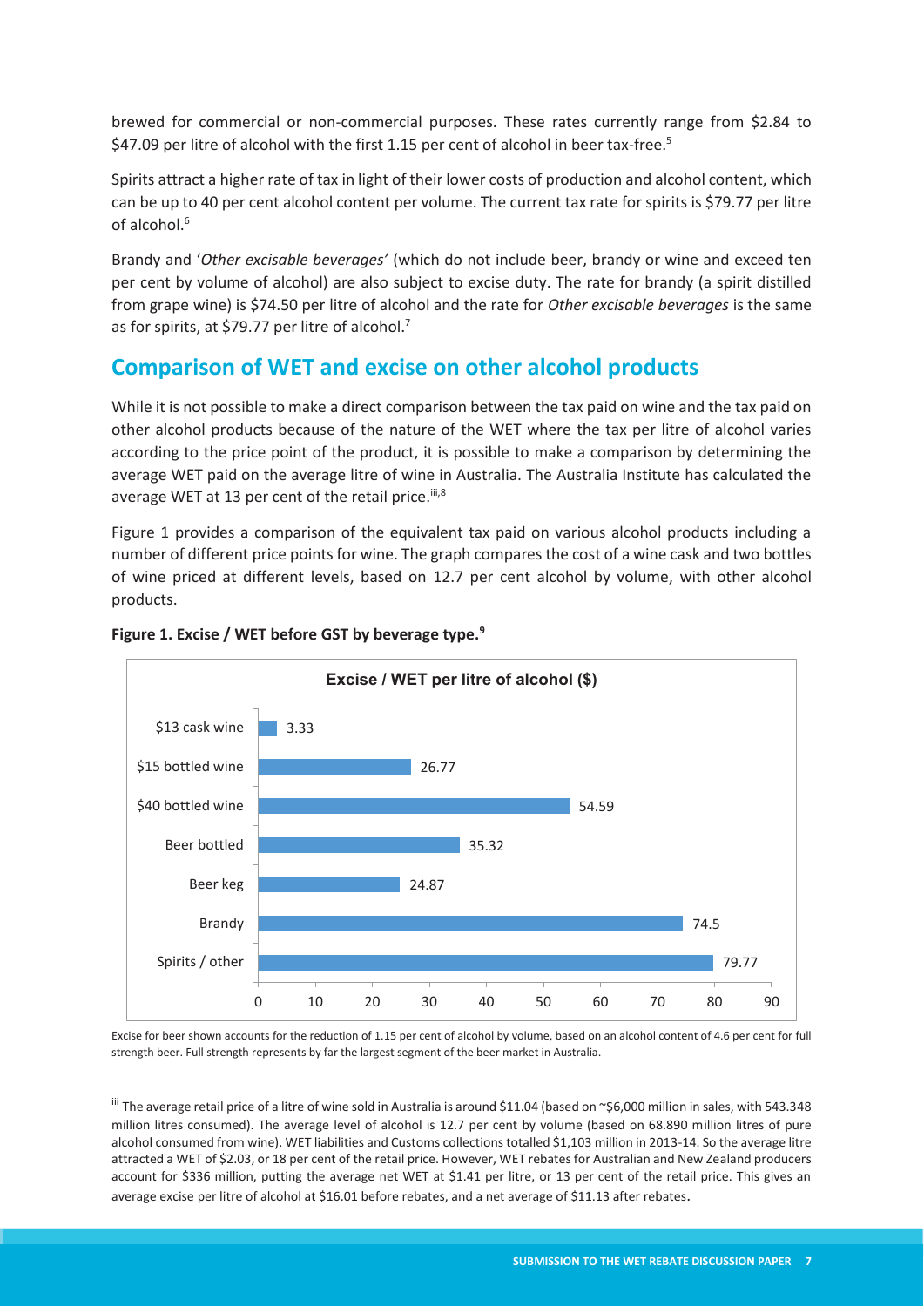# **Challenges presented by the wine industry**

The impact of the WET and the WET rebate is significant and needs to be considered not just in terms of the impact on the wine industry but also more broadly. The following section looks at the health harms associated with alcohol and the impact of the WET and WET rebate on the industry, price of alcohol, levels of consumption, taxation equity and the economy.

## **Impact of wine on health**

Wine makes up 40 per cent of the total alcohol available for consumption in Australia. Its contribution to the harms caused by alcohol is significant.

Alcohol is a product based on the toxic chemical ethanol. It acts as a depressant and affects every organ in the body. It has a significant impact on the health of Australians, contributing to 3.2 per cent of the total burden of disease and injury in Australia each year.<sup>10</sup> In 2010 there were 5,554 deaths and 157,132 hospitalisations attributable to alcohol, equivalent to 15 deaths and 430 hospitalisations each day.

Alcohol is associated with over 200 health conditions including strokes, ischaemic heart disease, cancers, liver cirrhosis, respiratory diseases and sexually transmitted infections<sup>11</sup> and if consumed during pregnancy, can lead to Fetal Alcohol Spectrum Disorders (FASD) in the developing foetus.<sup>iv</sup> It is also responsible for short term harms and is associated with road traffic accidents, suicide, homicide, alcohol poisoning, injury and violence.<sup>12</sup>

In addition to harms to the drinker, alcohol also contributes to significant harm to others. These harms include acts of violence on our streets and in our homes, road traffic accidents, child maltreatment and neglect and lost productivity. As a result of other people's drinking, there are more than 360 deaths, 14,000 hospitalisations and over 70,000 victims of alcohol-related assault each year.<sup>13</sup>

The combined cost of both the harms from alcohol to individuals and those incurred on people around the drinker is estimated at \$36 billion annually.<sup>14</sup>

Some Australian communities and populations are more affected by alcohol than others. Residents from the Northern Territory for example are three times more likely to die from alcohol use than other Australians. Aboriginal and Torres Strait Islander peoples are 7.5 times more likely to die from alcoholrelated causes.15 Young people also experience a higher proportion of alcohol-related harms as a result of risky consumption, with one Australian teenager dying and more than 60 being hospitalised each week from alcohol-related causes.16

## **Impact of the WET and WET rebate on the industry**

It is well recognised that the WET has a significant impact on the wine industry and the type of products that are produced.17 A value-based tax results in wines with the same alcohol content being subject to different levels of taxation based on the price of the product. Cheaper wines are taxed at a lower rate than more expensive wines, even though the alcohol content is the same.<sup>18</sup> This creates an incentive to produce large volumes of low quality wine and hence encourages an oversupply of wine.

<u>.</u>

iv FASD is a lifelong condition characterised by brain damage, cognitive, social, emotional and behavioural deficits.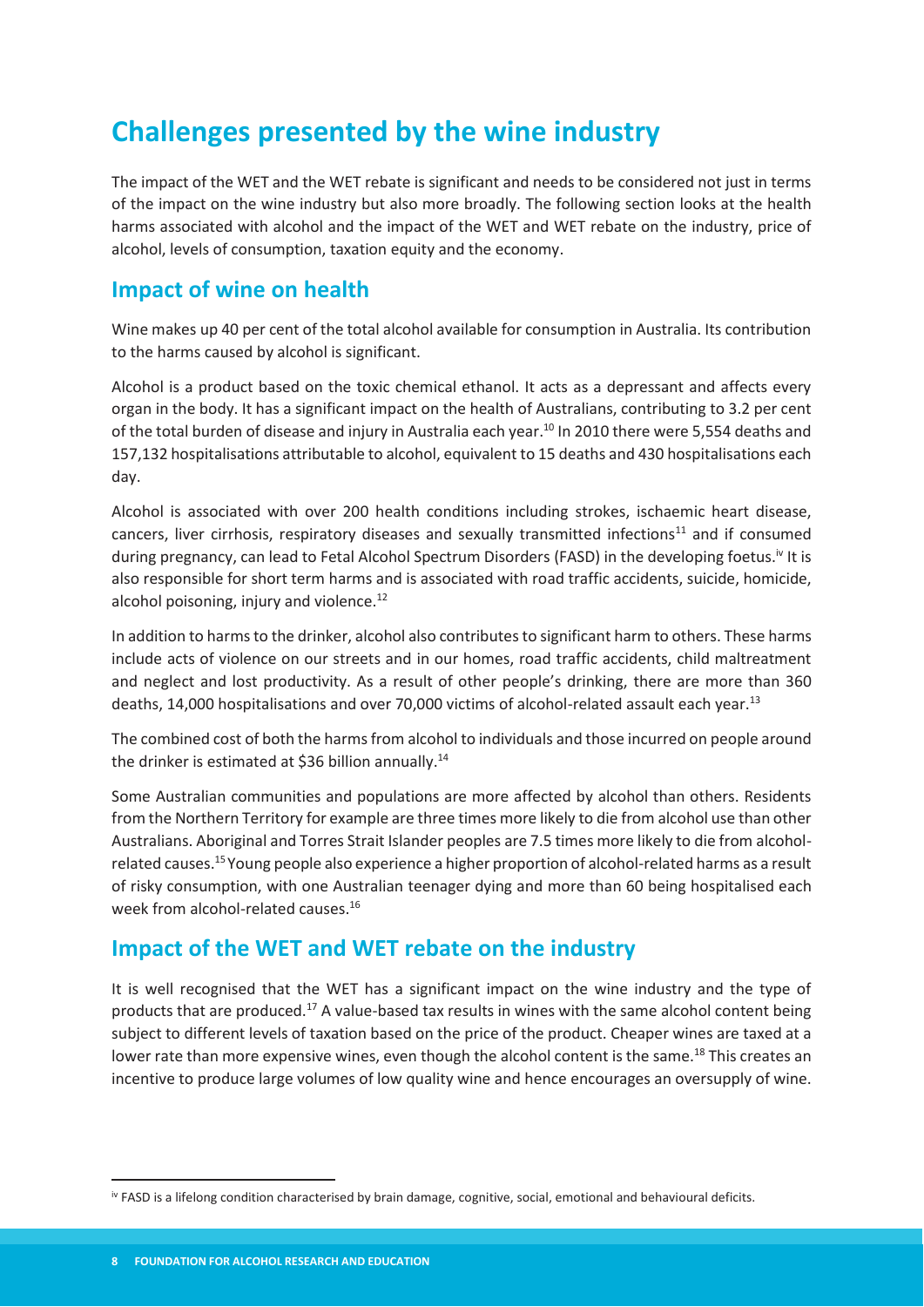The production of cheap wine affects not only the wine produced for domestic markets but also those destined for export.<sup>19</sup> This is a risky strategy since this market segment is price sensitive, fiercely competitive on a global scale and operates on low profit margins.<sup>20</sup>

The WET and WET rebate provide an incentive for producers of premium wine to stay small and for large producers to focus on the production of bulk wine.<sup>21</sup> They discourage the production of quality wines for domestic consumption because they are more expensive to produce and therefore attract a higher rate of tax. In addition, they act as a disincentive to respond appropriately to economic conditions and as the Henry Review suggests, they likely increase the costs of inputs to wineries that would otherwise be more successful by supporting uneconomic wineries.<sup>22</sup>

The extension of the WET rebate to New Zealand producers has coincided with wine imports from New Zealand growing by 139 per cent.<sup>23</sup> The impact of this influx on the Australian wine industry is evident in the list of the top 20 wines in Australia, where 30 per cent of wines are New Zealand brands.24

Some producers are exploiting the tax advantages of developing products under the WET. For example, TriVoski or Divas Vodkat are wine based products that are produced to imitate traditional white spirits. They are clearly marketed as spirits with advertising stating that Divas Vodkat "…TASTES AND SMELLS EXACTLY LIKE TOP QUALITY VODKA!".25

These products pay a much lower rate of tax because they are taxed under the WET and not under the excise that applies to the types of products that they are marketed as*.* For example, a 750ml bottle of TriVoski containing 13 standard drinks can be purchased for \$9.95. This equates to 77 cents per standard drink. Similarly, two 700ml bottles of Divas Vodkat can be purchased for \$19.98, equating to 59 cents per standard drink.<sup>26</sup>

These wine based imitation products represent a risk to the image that the wine industry tries to project. They do not fit with the picture of rural and regional wineries that attract tourism to different regions through cellar door sales nor wine as a premium beverage that is consumed 'in moderation' while enjoying a meal. These products are high risk products that are produced and sold cheaply due to the favourable treatment of wine under the WET.

## **Impact of the WET and WET rebate on price**

Because of its bias towards large producers and production of high volumes of cheap wine, the WET has exerted a downward pressure on prices and contributed to wine being the cheapest alcohol product available for sale in Australia. Figure 2 compares the prices of wine and beer from 1980-2014 with the CPI and shows that the rate at which the price of wine lags behind the CPI increases after the introduction of the WET.

Heavy discounting has reduced the price of wine to the point where 65 per cent of bottled wines are sold for under \$8.00.<sup>27</sup> However, despite the high proportion of sales, the revenue achieved from the sale of these low priced wines represents just 37 per cent of total revenue.<sup>28</sup>

The price of wine has fallen by 25 per cent relative to the CPI since 1980<sup>29</sup> and the average price per litre of Australian wine in 2012-13 was \$4.86.<sup>30</sup> In 2015, wine was available for just 29 cents per standard drink $31$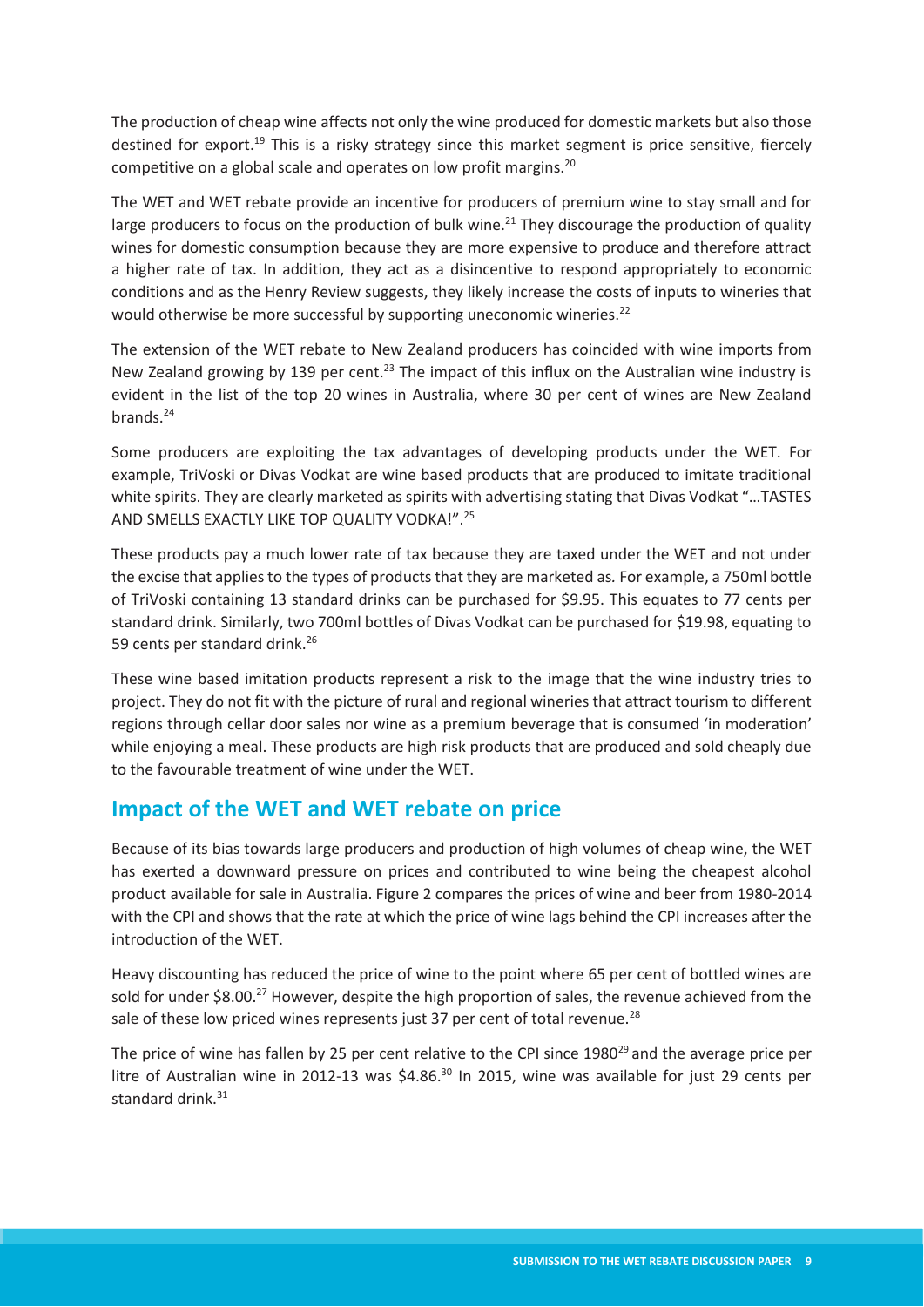

**Figure 2. Australian wine and beer prices compared with CPI.32**

Source: Australian Bureau of Statistics. Figures shown as percentage of index values at September 1980.

#### **Impact of the WET and WET rebate on consumption of wine**

An abundance of cheap wine is concerning, as low alcohol prices contribute to increased consumption and harms. Since consumers are drinking more wine than they were previously, this is even more concerning since consumption levels are moving towards becoming the beverage of choice for consumers. Figure 3 shows how consumption patterns have changed over time.



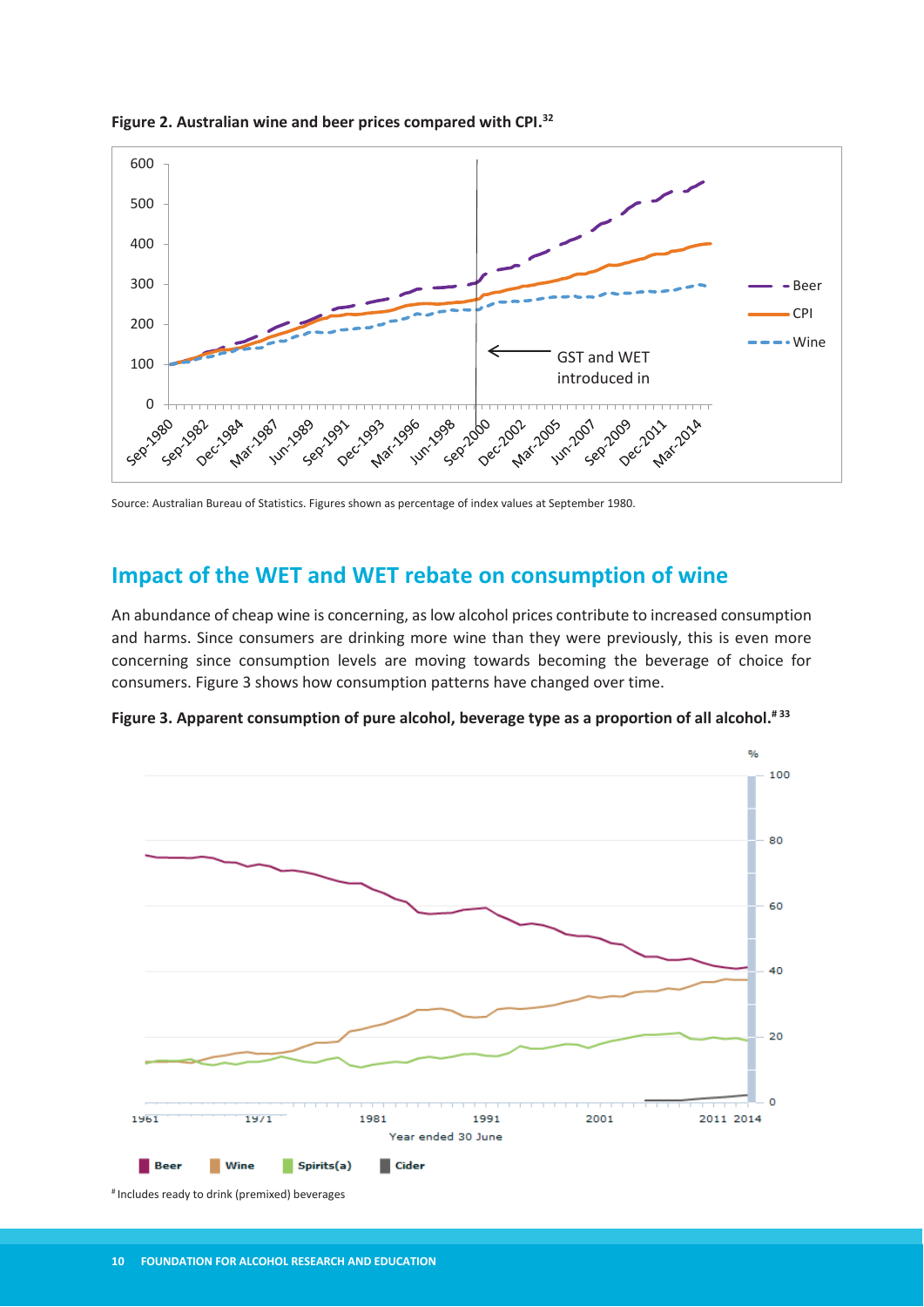There is strong evidence to show that the lower the price of alcohol, the higher the levels of consumption.34 Young people and heavy drinkers are particularly sensitive to alcohol price, with the heaviest drinkers more likely to seek out cheaper drinks than moderate drinkers.<sup>35</sup> In 2009, a metaanalysis was conducted of 112 peer reviewed studies on the effects of alcohol price and taxation levels on alcohol consumption which found that there was "overwhelming evidence of the effects of alcohol pricing on drinking".<sup>36</sup> Even small increases in the price of alcohol can have a significant impact on consumption and harm.37

#### **Impact of the WET and WET rebate on taxation equity**

The current wine tax arrangements result in non-drinkers and moderate drinkers paying a disproportionate amount of alcohol taxation. The significant costs associated with harmful alcohol consumption are spread across the Australian community through the taxation and welfare systems and via the cross-subsidies in Australia's medical and other insurance systems.<sup>38</sup>

The extent to which people pay for the consumption of others or benefit from the current arrangements is determined by whether they choose to consume alcohol, and if so, how much and how frequently they do so. This represents a real opportunity cost for non-drinkers and moderate drinkers who subsidise the cost of alcohol harms caused by the drinking of others. For many, these preferences are influenced by the cost of alcohol.

Because the WET favours the production of low quality low value wine, wine becomes attractive to consumers as it is more affordable than other alcohol products. The recent oversupply of wine has resulted in wine being very cheap. This is a concern not just due to the increasing levels of harm associated with alcohol consumption, but also because of the disproportionate cost of the harm that is imposed on non-drinkers and moderate drinkers.

The Henry Review's recommendation to reform the WET recognised that a volumetric tax rate applied to wine would remove production and consumption biases from the alcohol taxation system, reduce compliance and administration costs, and better target the health and social costs of alcohol consumption.

## **The WET and WET rebate represent corporate welfare**

The current alcohol taxation system provides a significant subsidy to the wine industry.

The WET rebate represents one form of this subsidy. In 2013-14, the government paid out a third of a billion dollars (\$333 million) to Australian and New Zealand wine producers through the WET rebate. The WET rebate was originally introduced to support small producers in rural and remote areas in Australia. However, it does not appear to have helped smaller producers develop a greater presence in the market in light of the majority of production (90 per cent) is sourced from 24 wine companies.

If you compared the revenue generated by different alcohol products with the proportion consumed, it is clear that the forgone revenue by government under the current tax arrangements is significant. In 2013-14, the tax revenue generated from beer, spirits, wine and cider was \$2,307 billion (46 per cent) for beer, \$1,902 billion (38 per cent) for spirits, \$908 million (18 per cent) for other alcoholic beverages<sup>v</sup> and \$826 million (16 per cent) for wine and cider. Of all alcohol consumed, the proportion of beer consumed in the same year was 41 per cent, while the proportion of spirits was 19 per cent

<u>.</u>

v Other alcoholic beverages are those not exceeding ten per cent by volume of alcohol (excluding beer, brandy and wine).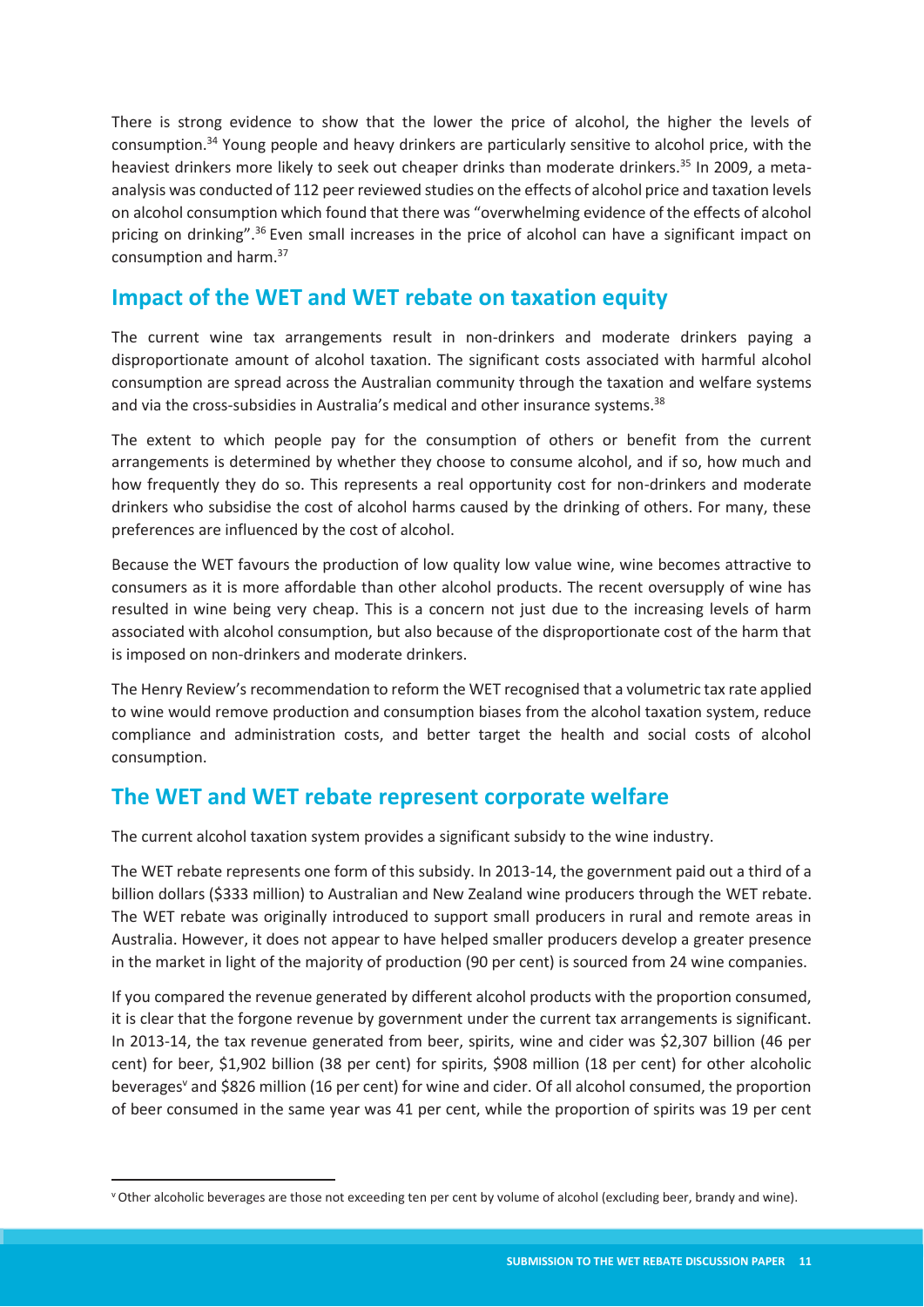and wine and cider combined was 40 per cent. Figure 4 compares the revenue generated by different alcohol products with their proportion of consumption.





Sources: Australian Budget Outlook 2013-14 and ABS Apparent Consumption of Alcohol 2013-14

The Australia Institute modelled possible alternatives to the WET to determine the potential impact of wine tax reform. In the table below, the cost of the subsidy is calculated based on the difference between the revenues that would be generated by being taxed at a level in line with the current excise paid by beer and spirits and the tax that is paid under the WET. It identifies three different excise points to make the comparison: tax as full strength bottled beer, at a point mid-way between the rates for beer and spirits and at a flat rate of \$3 per litre of wine.

|  | Table 1. Tax revenue lost due to WET. <sup>39</sup> |  |  |
|--|-----------------------------------------------------|--|--|
|--|-----------------------------------------------------|--|--|

| Tax scheme compared | Revenue lost (\$m) |
|---------------------|--------------------|
| As beer             | 1,386              |
| <b>Mid way</b>      | 1,627              |
| <b>Per litre</b>    | 688                |

This table puts the subsidy to the wine industry in the order of \$1 billion per year.

This subsidisation of the alcohol industry represents a form of corporate welfare that supports otherwise unprofitable business to continue operating. In 2013, the Prime Minister announced an end to corporate welfare, saying that his government would be loath to give out any more handouts to business.40 However, the subsidisation of the alcohol industry continues despite the Prime Minister's comments, despite calls for reform from a range of stakeholders both within and outside the alcohol industry, and despite the fact that the WET rebate is no longer achieving its objectives.

## **The influence of the wine industry on policy development**

The alcohol industry has a significant level of influence on alcohol policy development in Australia. This is a concern because of the conflict of interest that the industry's advice to government presents. While the government is concerned about protecting the public from alcohol harm, as evidenced by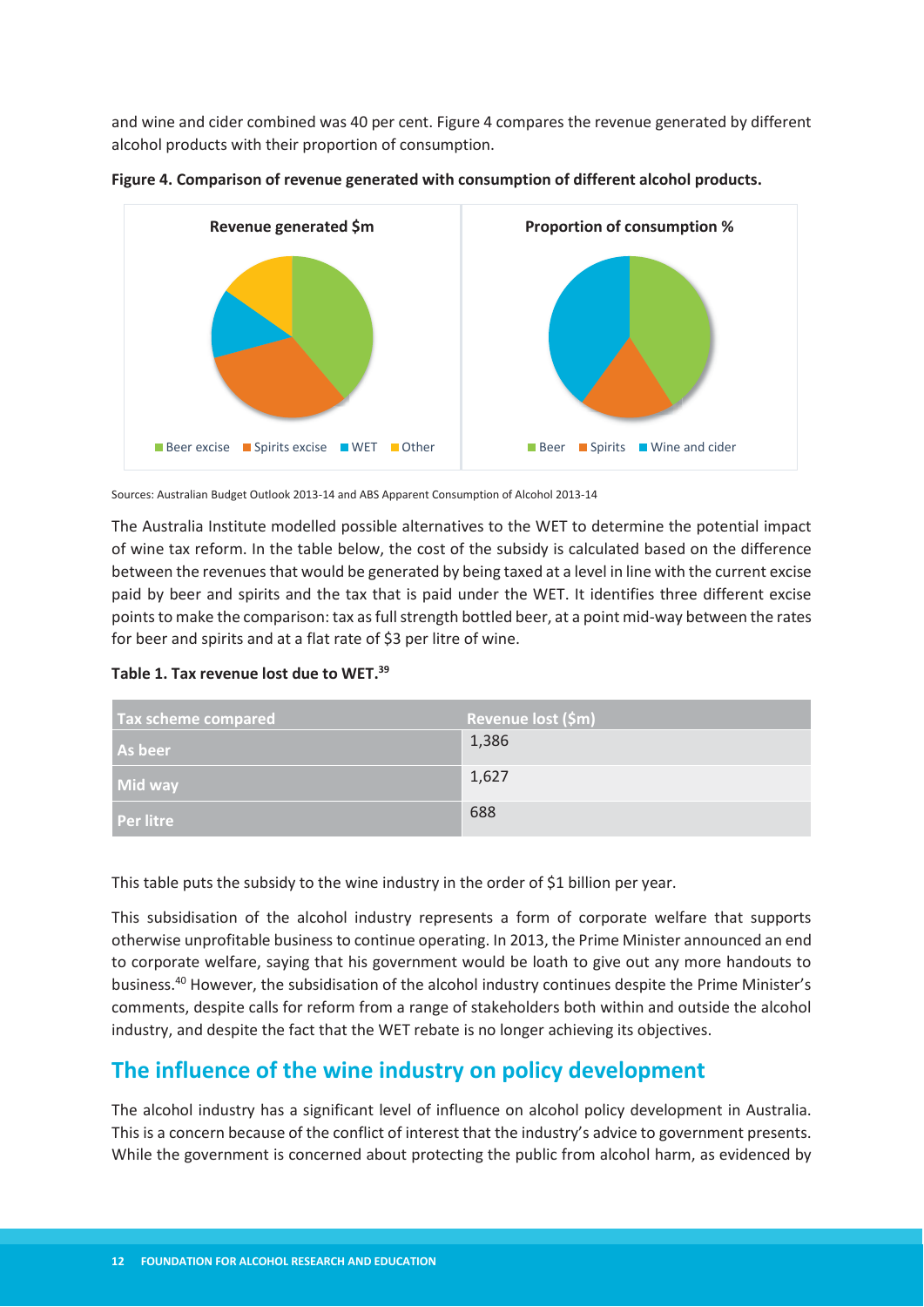the National Drug and National Alcohol Strategies that are currently being updated, members of the alcohol industry are interested in protecting their commercial interests and ultimately profits.

The alcohol industry is not alone in seeking to influence public policy. The public health sector seeks to do the same. The difference is that the public health sector is more aligned with the government's objective to reduce alcohol harm and bases its efforts on the evidence of the most effective strategies to achieve this.

Health sector advocacy, however, is undermined by the alcohol industry. It undertakes activities such as lobbying against and delaying evidence-based policies, developing industry friendly research, providing sponsorship to individuals and organisations from which they can leverage influence, and establishing social aspects and public relations organisations (SAPROs). SAPROs are industry based organisations that on the surface appear to be interested in reducing harm, but in fact focus their efforts on strategies proven to be the least effective in delivering behaviour change. Their tactics reflect those of the tobacco industry in fighting against increased tobacco control over the past 50-60 years.

The *WET rebate discussion paper* is a clear example of the influence that the industry has had on government policy. This paper aims to generate public discussion on the WET rebate. However, in doing so, the paper has a narrow focus and ignores consideration of the context in which the WET rebate operates. In addition to ignoring the WET itself, the paper ignores much of the impact that the WET and WET rebate have on structural problems within the industry and their impact on health and social harms.

This is not surprising when you consider the membership of the WET rebate Consultative Group (Consultative Group). The Consultative Group has 11 members, ten of which are from alcohol industry bodies. The one non-industry member is the Chair, who is a representative from the Department of the Treasury. This Consultative Group appears to be not just an example of the alcohol industry influencing policy, but an example of the alcohol industry 'making' public policy, since this group will consider submissions to the *Discussion paper* and provide advice to the government on options for reform.

The World Health Organization (WHO) has clearly stated that alcohol policy development should be free from industry influence. WHO's Director General, Dr Margaret Chan, expressed this view in the *British Medical Journal*, indicating: "In WHO's view, the alcohol industry has no role in formulating policies, which must be protected from distortion by commercial or vested interests".41

FARE agrees with the WHO. The alcohol industry has a role in providing relevant data that will inform policy development and in developing implementation strategies. However, any contribution by the industry must be understood in the context of its vested interest in ensuring that public policy is developed that does not affect its commercial interests or profitability.

# **The future of the WET rebate**

It is clear that the wine taxation system cannot continue to operate in the way that it has in the past. The current system encourages production of large quantities of cheap wine, acts against efforts to address the overproduction of wine, encourages excessive consumption of wine, contributes to alcohol harm, is not sustainable, provides no incentive to change and become profitable and is damaging to the industry.

Change is needed, however a piecemeal approach to change will not be effective.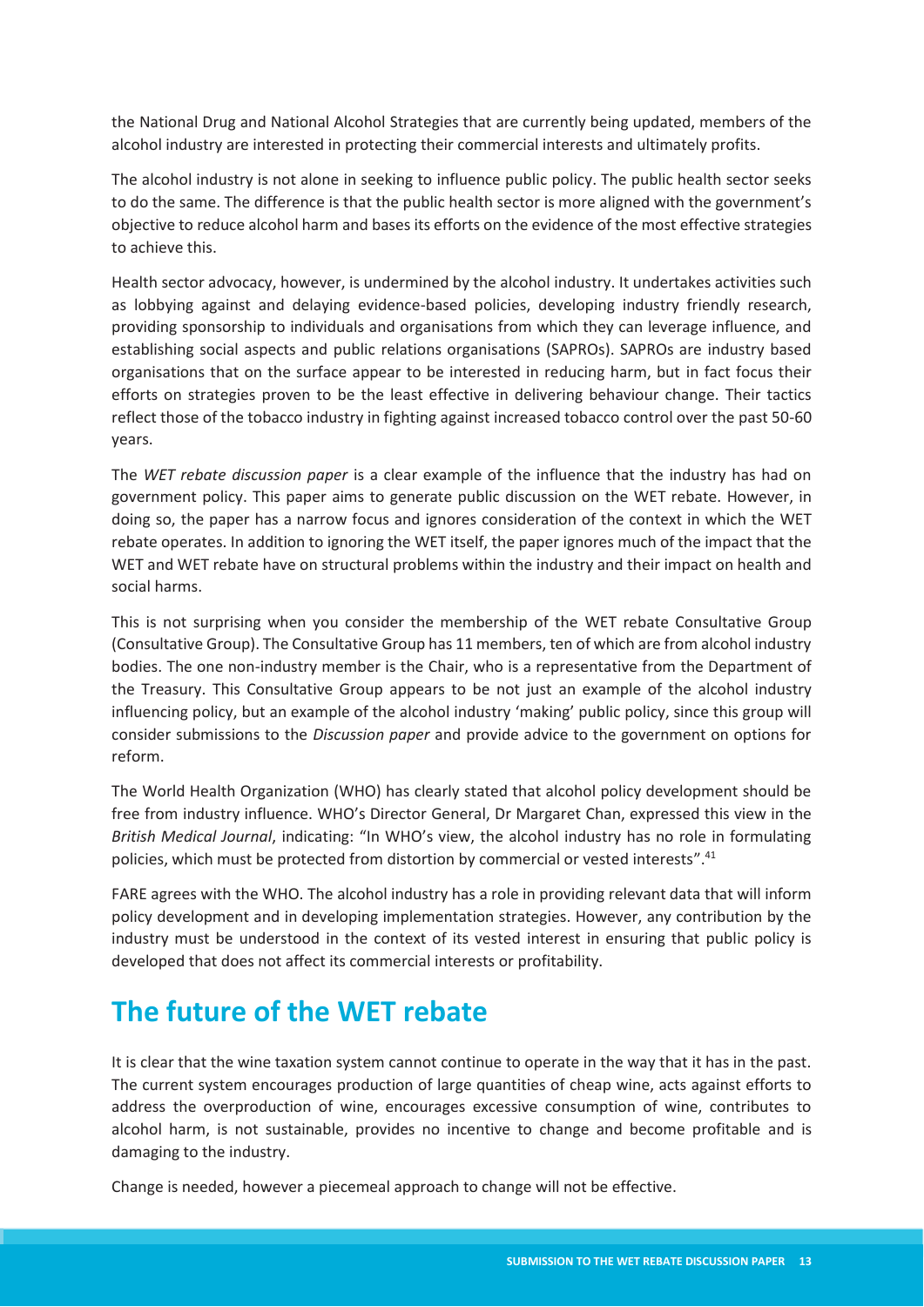## **Reform the wine taxation system**

The *Discussion paper* fails to consider the broader context in which the WET rebate operates. A review of the WET rebate on its own does not solve the much bigger problems within the industry that are encouraging the over production of low quality, cheap wine that is not just damaging the reputation of Australian wine in international markets, but is contributing to significant and unacceptable health harms in Australia.

There is strong support from the alcohol industry, public health advocates, government and economists for reform of the WET. Members of the wine industry that support reform include Treasury Wine Estates and Pernod Ricard Winemakers, two of the largest wine producers in Australia. Westend Estate Wines (now Calabria Family Wines) says that "the Wine Equalisation Tax is having a negative impact throughout the domestic market, and virtual wineries with no long-term vision are abusing the system which was put in place to benefit the smaller wineries".<sup>42</sup> Jeremy Oliver, an Australian wine writer and presenter has written: "Is there any sense in any aspect of the current taxation environment? If so, I can't see it. Surely it's time to fix this thing before the collateral damage it directly causes gets even worse".<sup>43</sup>

Ten government<sup>vi</sup> reviews have recommended reforming the wine tax. Specifically they have recommended that a volumetric taxation system should be introduced across all alcohol beverage types.

The Henry Review described the current alcohol taxation system as "incoherent" and stated that the:

*…current alcohol taxes reflect contradictory policies… As a consequence, consumers tend to be worse off to the extent that these types of decisions to purchase and consume, which may have no spillover cost implications, are partly determined by tax.44*

It determined that reforming the WET was a matter of urgency for the Australian Government and should be based on the principle that alcohol tax should be levied on a common volumetric basis across all forms of alcohol, regardless of place, method or scale of production.<sup>45</sup> It went further to say that a common alcohol tax base would better address social harm, better satisfy consumer preferences and effectively introduce a floor price through a common alcohol tax base.<sup>46</sup>

The WET, with its WET rebate, is the most incoherent part of the alcohol taxation system and must be reformed as a matter of urgency. The reasons for this are outlined above and summarised below:

1. The current wine taxation arrangements are bad for Australia's health – the WET contributes significantly to the level of alcohol harm experienced in Australia by encouraging the production

**.** 

vi Reviews that have recommended a volumetric tax be applied to wine include:

the 1995 Committee of inquiry into the wine grape and wine industry

the 2003 House of Representatives Standing Committee on Family and Community Affairs inquiry into substance abuse

<sup>•</sup> the 2006 Victorian inquiry into strategies to reduce harmful alcohol consumption

<sup>•</sup> the 2009 Australia's future tax system (Henry Review)

x the 2009 National Preventative Health Taskforce report on *Preventing alcohol related harms*

<sup>•</sup> the 2010 Victorian inquiry into strategies to reduce assaults in public places

<sup>•</sup> the 2011 WA Education and Health Standing Committee inquiry into alcohol

x the 2012 Australian National Preventive Health Agency *Exploring the public interest case for a minimum (floor) price for alcohol, draft report*

x the 2012 Australian National Preventive Health Agency *Exploring the public interest case for a minimum (floor) price for alcohol, final report*

the 2014 House of Representatives report on the *Inquiry into the harmful use of alcohol in Aboriginal and Torres Strait Islander communities*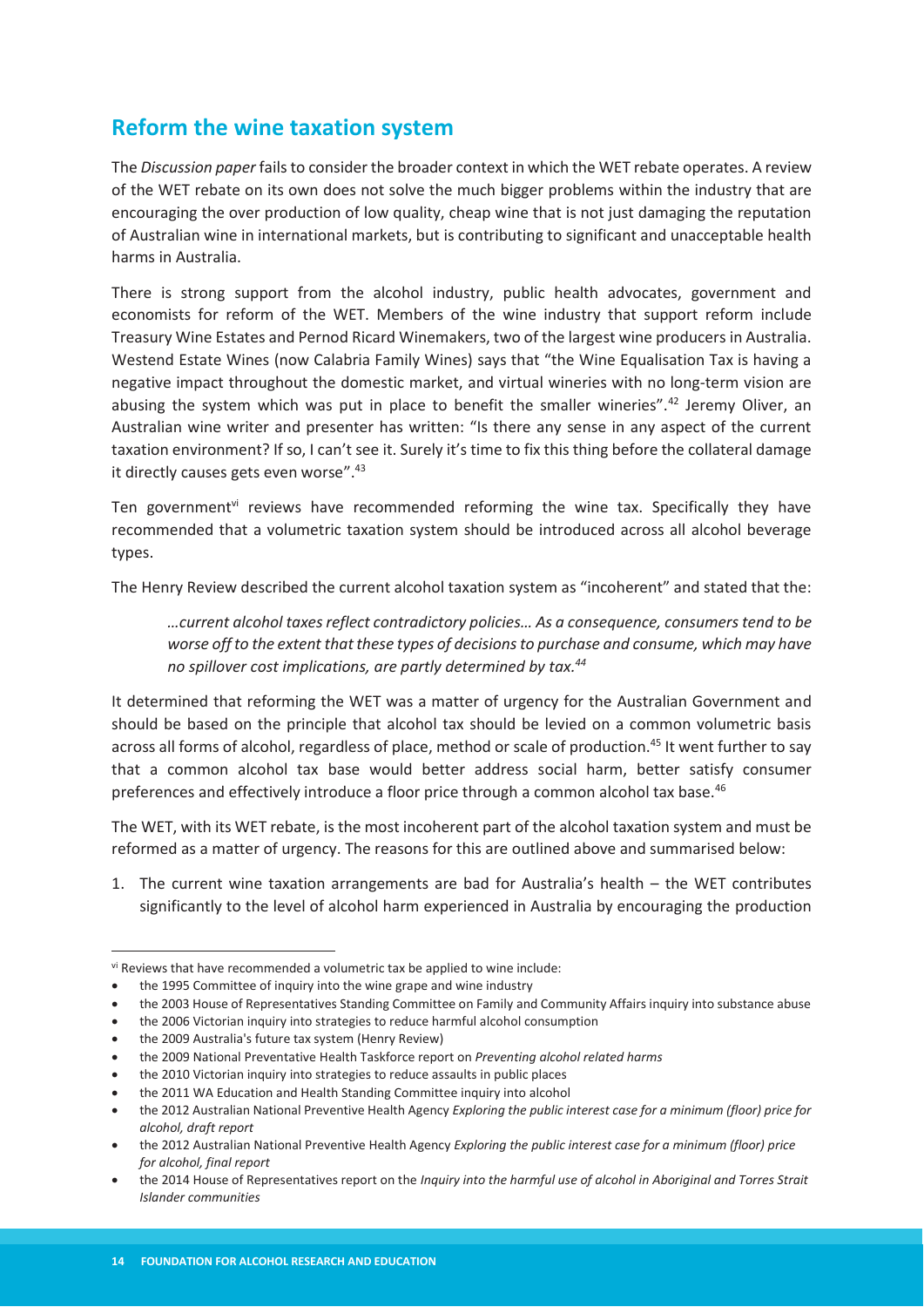of vast quantities of cheap wine that drive down the cost of wine and encourages excessive consumption.

- 2. The current wine tax arrangements are bad for the wine industry the WET contributes to distortions in the wine market by creating an incentive to produce large volumes of low quality wine which encourage an oversupply of wine, act as a disincentive to respond appropriately to market conditions and result in the production of wine based products designed to imitate other products such as spirits, which risk damaging the image and reputation of the industry.
- 3. The current wine tax arrangements are inequitable the extent to which individuals pay for the costs associated with harmful alcohol consumption is determined by consumer preferences on whether to consume alcohol and if so, how much and how frequently; the WET results in nondrinkers and moderate drinkers paying a disproportionate amount of alcohol taxation.
- 4. The current wine tax arrangements represent significant corporate welfare the WET rebate is paid to all producers regardless of their size and whether they have paid the WET; the amount of tax paid by producers is much less than the equivalent amount that would be paid by producers of other alcohol products if they were under the same system, with the revenue forgone (effectively a subsidy) estimated at approximately \$1 billion.

The wine industry cannot afford a fragmented approach to reform. A review of the WET rebate in isolation will merely delay meaningful reform of the wine taxation system and the pressure for reform will continue. Consideration must be given to the health, social and economic costs associated with wine consumption.

#### **Recommendation**

1. That the Treasury recognise the inconsistencies and distortions associated with the current wine taxation arrangements and recommends that the Wine Equalisation Tax is reformed.

## **Develop clear policy principles**

Taxation of wine and alcohol more generally should be based on public policy principles that acknowledge the harmful nature of alcohol and address the administrative burden that exists within the current taxation arrangements. A new wine tax system should modify health behaviours and maximise the benefits to the community.

The Henry Review identified general principles for good tax system design which include equity, efficiency, simplicity, sustainability and policy consistency.<sup>47</sup> FARE has identified the following principles for a more equitable alcohol taxation system:

- Alcohol taxation must be applied according to the category and volume of alcohol within products and their potential to cause harm.
- The economic externalities of alcohol consumption must be used to inform alcohol taxation rates.
- Alcohol taxation must minimise distortion that may encourage harmful consumption of alcohol.
- x Alcohol taxation must ensure the cost of alcohol increases with the cost of living.
- Alcohol taxation must minimise loopholes.
- Revenue collected from alcohol taxation should be used to pay for the costs incurred by government to address alcohol harms.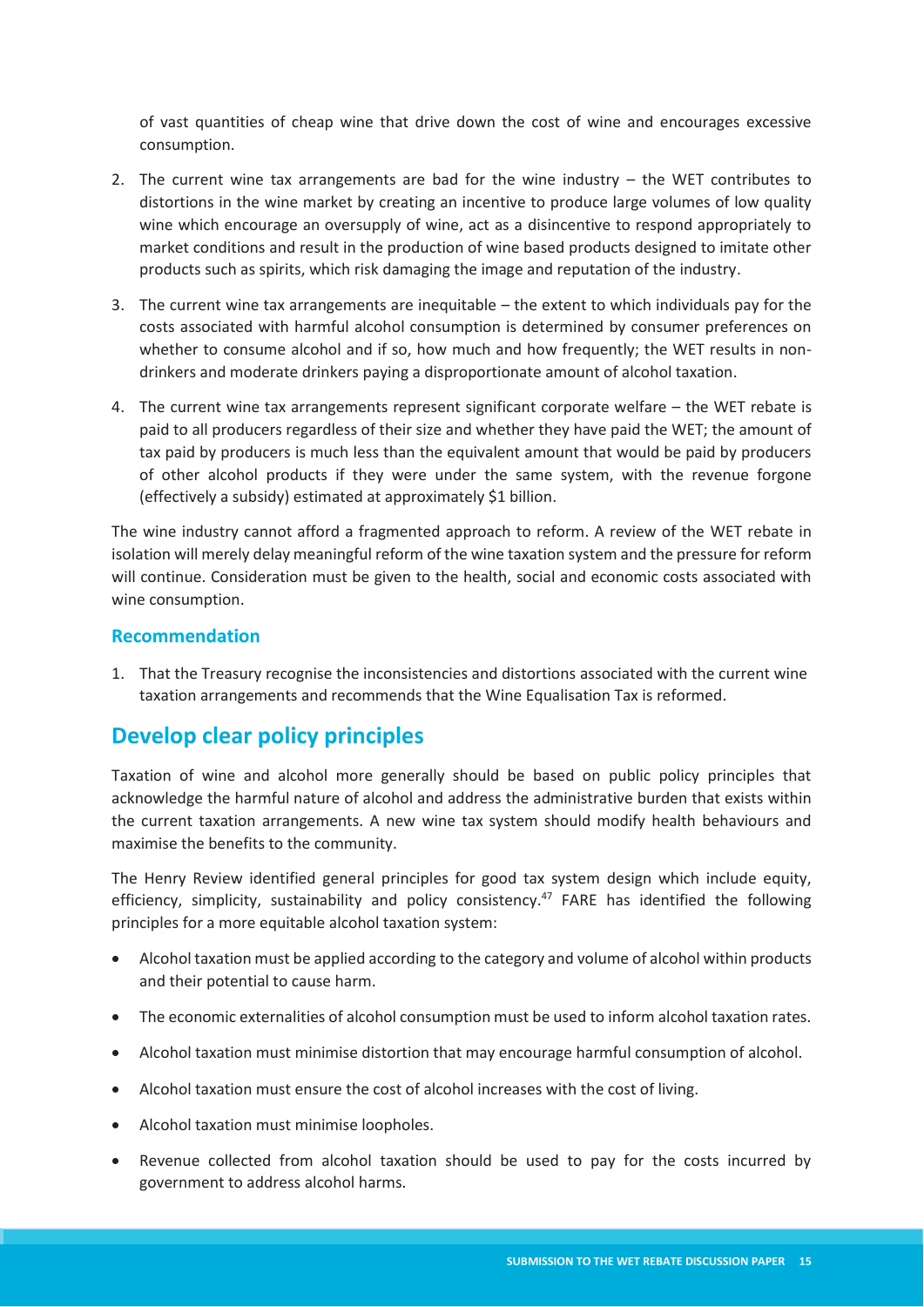#### **Recommendations**

- 2. That in reforming the current wine taxation arrangements, the Treasury takes into consideration the harmful nature of alcohol and its costs to the community.
- 3. That the Treasury adopts sound policy principles to guide reform of the current alcohol taxation arrangements in order that a more equitable alcohol taxation system is created.

#### **Move to a volumetric tax for wine**

Taxation of alcohol aims to generate revenue for the government and reduce the social costs of problem drinking.48 The ad valorem taxation arrangements for wine, which encourage the production of cheap wine and increased consumption, runs counter to achieving these objectives.

The WET must therefore move to a volumetric tax rate as a matter of urgency. A graduated or stepped alcohol taxation arrangement where alcohol products are taxed based on their alcohol content within their product categories is needed. <sup>49</sup> This approach complies with the principles outlined above.

Moving to a volumetric tax will provide consistency with the taxation of other alcohol products and better address social harm by targeting social costs more closely.<sup>50</sup> It also solves the problems associated with the WET rebate since the rebate would no longer be in place.

The Winemakers' Federation of Australia claims that the WET should be retained because the wine industry operates in a fundamentally different way to the production of spirits and beer. However Treasury Wine Estates<sup>51</sup> and Premium Wine Brands (Pernod Ricard) both support the introduction of a volumetric tax for wine. In its submission to the Tax Forum in 2011, Premium Wine Brands said that:

*To support sustainable value growth of the industry and to incentivise the production of premium products, the existing wine tax system should be reformed so that wine is taxed on a volumetric basis, with the rate set to reflect a revenue neutral approach.52*

A phased implementation process could be put in place to achieve this change to a volumetric tax. As a transitionary arrangement, the tax rate for wine could be set at a rate that is revenue neutral. Wine should then be transitioned to a rate that appropriately reflects its alcohol content.

To understand the impact of this transitionary arrangement, the Allen Consulting Group in 2015 modelled the scenario where the WET was replaced with a revenue neutral volumetric tax rate calculated at \$14.08 per litre of alcohol. If you apply this rate of tax to wine, the results are:

- an increase in the price of non-premium cask wine of 28.54 per cent results in a decrease in the consumption of cask wine by 8.5 per cent, or 2.3 million litres of pure alcohol
- a small decrease in the consumption of beer by less than one per cent, or 611.67 litres of pure alcohol
- an increase in the consumption of other alcohol types
- a decrease in total alcohol consumption of just under one per cent, or 1.8 million litres of pure alcohol
- $\bullet$  no change in revenue.<sup>53</sup>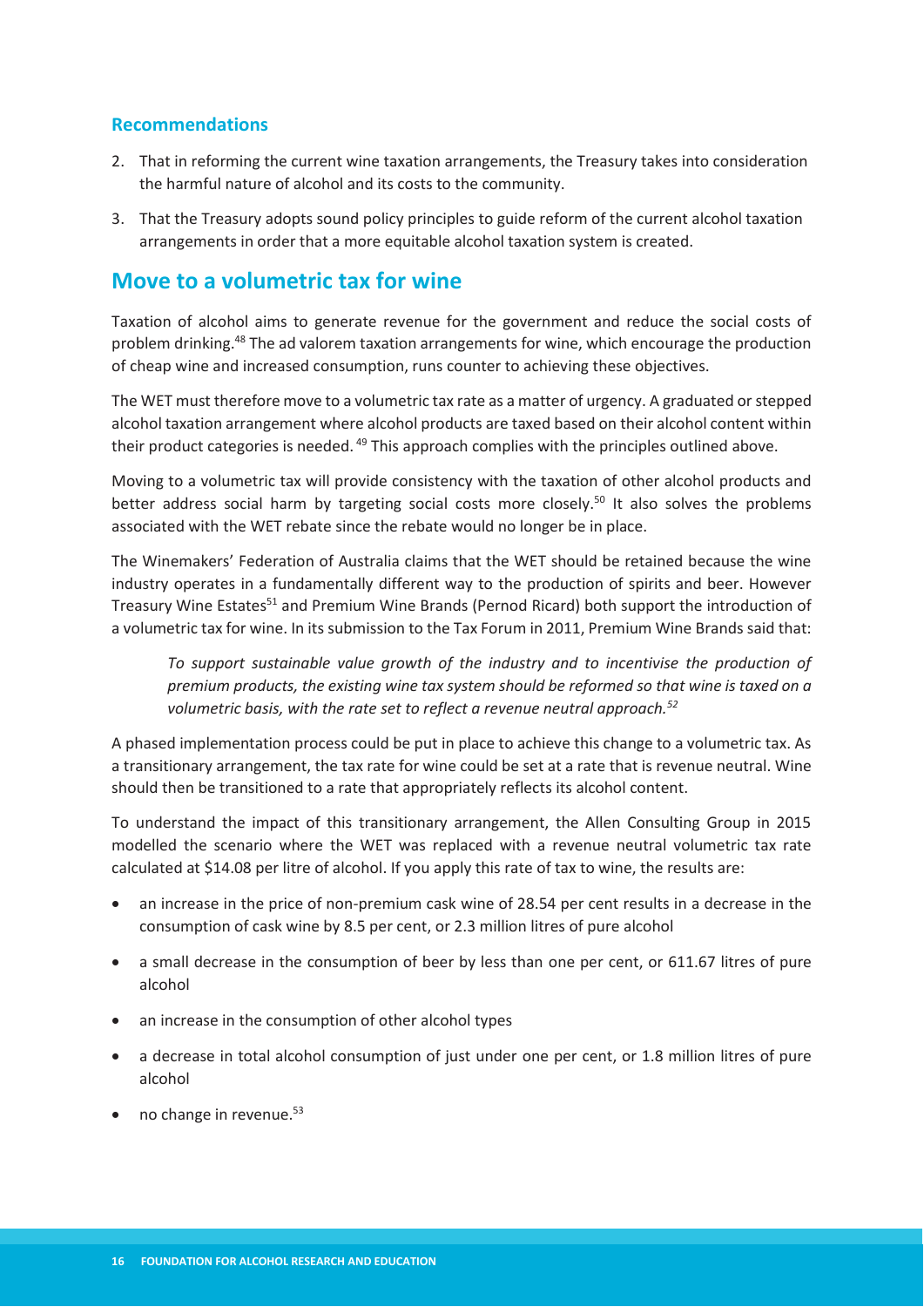#### **Recommendation**

4. That the Treasury recommends that the Wine Equalisation Tax be abolished and replaced with a volumetric tax rate.

#### **Remove the WET rebate**

While the WET rebate was designed to support small businesses in rural and regional communities in Australia by relieving them of some or all of their WET liability, the WET rebate is provided to all producers in Australia regardless of whether they have paid the WET or not. Indeed, 3,517 of the 3,765 producers in Australia receive more money in WET rebate than they pay in WET. 54

In addition to the rorting of the system outlined in the *Discussion paper*, the WET rebate also supports producers who would otherwise not be able to compete in the market and discourages consolidation because of the way in which the rebate is structured.55 The WET rebate puts pressure on the middle sized producers who face price pressures from larger producers with sufficient economies of scale to allow them to produce large quantities of cheaper wine at low margins and from smaller producers who are supported by the rebate.

New Zealand producers who import to Australia are also able to get access to the WET rebate. New Zealand wine imports have grown by an estimated 139 per cent since the WET rebate was extended to New Zealand producers in 2005.

The WET and WET rebate perpetuate the circumstances that are damaging the reputation of the wine industry as a whole and grape growers in particular.

Members of the alcohol industry agree that the WET rebate needs to be removed. Treasury Wine Estates says that:

*The Wine Equalisation Tax (WET) rebate is a damaging subsidy that has negatively impacted the profitability and productivity of the industry. It is preventing consolidation and sustaining uneconomic production, at a time when the industry urgently needs to retire excess supply and rebuild value in the Australian wine category… The WET rebate should be abolished or, at a minimum, fundamentally reoriented to become a cellar door style rebate available only to the retail sales of genuine wine producers.56* 

Premium Wine Brands agrees, saying that "despite the fact that PWB currently benefits from the WET rebate we believe that its abolition would be in the best interests of the wine industry".57

The WET rebate is clearly no longer achieving its policy objectives and should be removed.

In 2013-14, the WET rebate is estimated to have cost taxpayers \$333 million<sup>58</sup> and is forecast to increase to \$350 million in 2015-16.<sup>59</sup> This money represents revenue forgone by the government which could be used to address the health and social costs associated with alcohol consumption. This would provide a further cost saving for government since investment in prevention, early intervention and treatment for alcohol and other drugs will ameliorate the need for later stage treatment for alcohol-related harm which is more intensive and costly.

#### **Recommendations**

- 5. That the Treasury acknowledges that the Wine Equalisation Tax rebate is not meeting its original policy objectives of supporting small producers in regional and rural Australia.
- 6. That the Treasury recommends that the Wine Equalisation Tax Rebate be abolished.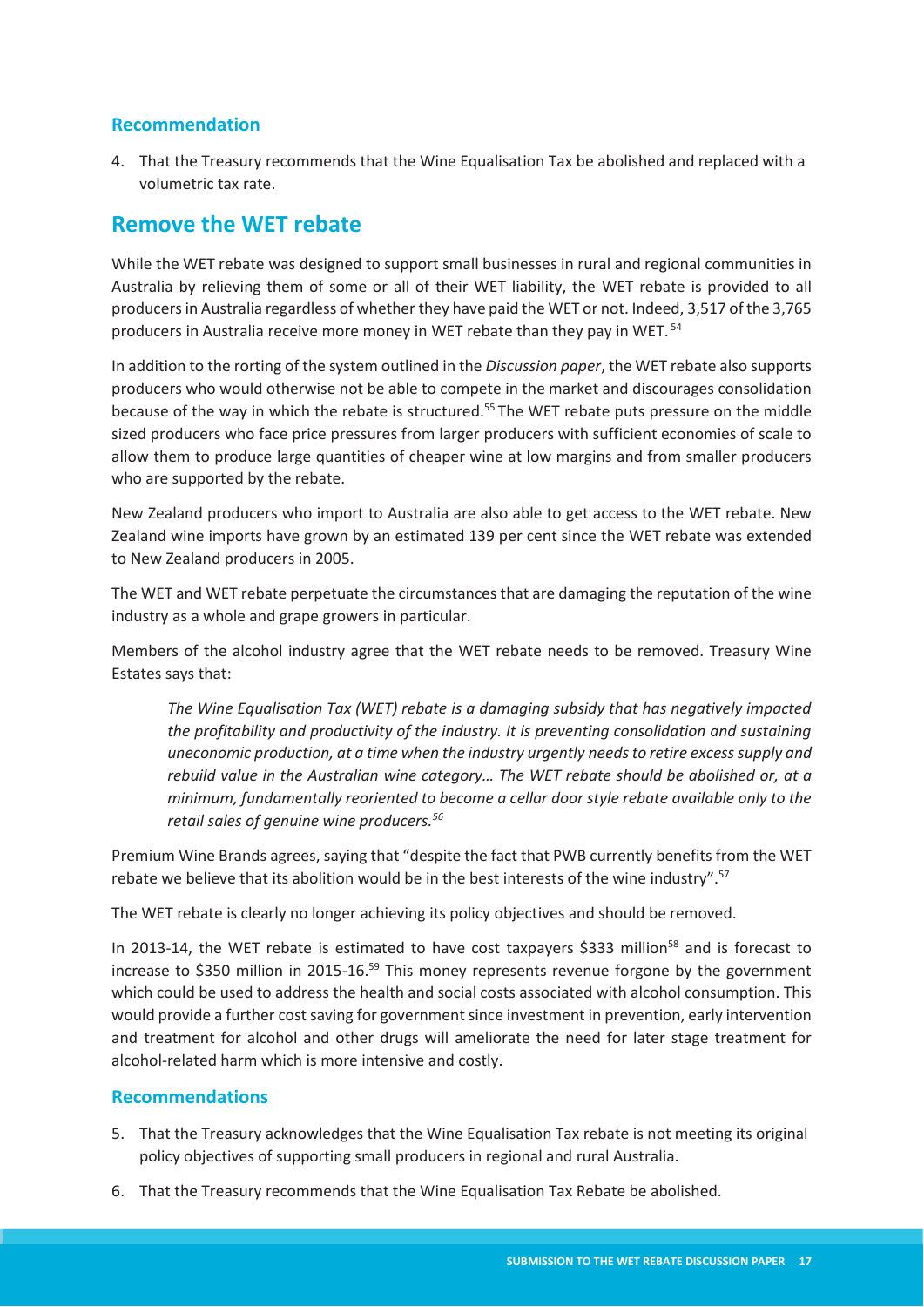## **Phase out industry support**

It is expected that any reform of the wine taxation system will result in some disruption to the industry. Transitional assistance may be needed to support the industry through this change. In particular, smaller producers who are potentially successful but need temporary assistance, regional areas in which smaller growers and producers are located, and those who entered the industry on the basis that assistance was available and ongoing, may need some form of assistance as the industry adjusts to the new arrangements.

The Productivity Commission has identified reasons why a structural adjustment package might be warranted. The Allen Consulting Group has summarised these in Table 2.

| 1. Problem             | The structural change needed is substantial.                                                                                 |
|------------------------|------------------------------------------------------------------------------------------------------------------------------|
| 2. Timeframe           | The barriers to adjustment are long-term.                                                                                    |
| 3. Safety nets         | The existing safety nets such as welfare payments, alternative<br>employment or retraining opportunities are insufficient.   |
| 4. Unfair disadvantage | The change burdens a group already disadvantaged in the community.                                                           |
| 5. Unfair advantage    | The change assists a group already at an unfair advantage in the<br>community.                                               |
| 6. Unexpected change   | The change will be unanticipated by market participants.                                                                     |
| 7. Facilitation        | There will be significant opposition to the necessary changes to warrant<br>pacifying opponents through assistance measures. |
| 8. Transition          | The assistance reducing the transition costs attributable to market<br>impediments.                                          |

**Table 2. Reasons warranting an industry structural assistance package.60**

If an industry assistance package is required to support the wine industry, the policy objectives that underpin the support package should be clearly defined, based on identified policy principles associated with identified need and developed independently of the alcohol taxation system.

The Productivity Commission has developed a set of general principles to guide selection of specific structural adjustment measures. Measures should:

- be targeted to those groups where adjustment pressures are most acutely felt and operate proactively as well as retrospectively
- facilitate, rather than hinder, the necessary change
- be transparent, simple to administer and of limited duration
- be compatible with general 'safety net' arrangements.<sup>61</sup>

However, assistance should not be given ad infinitum. These transitional arrangements should be time limited and should avoid supporting those producers whose businesses are uneconomic and unsustainable.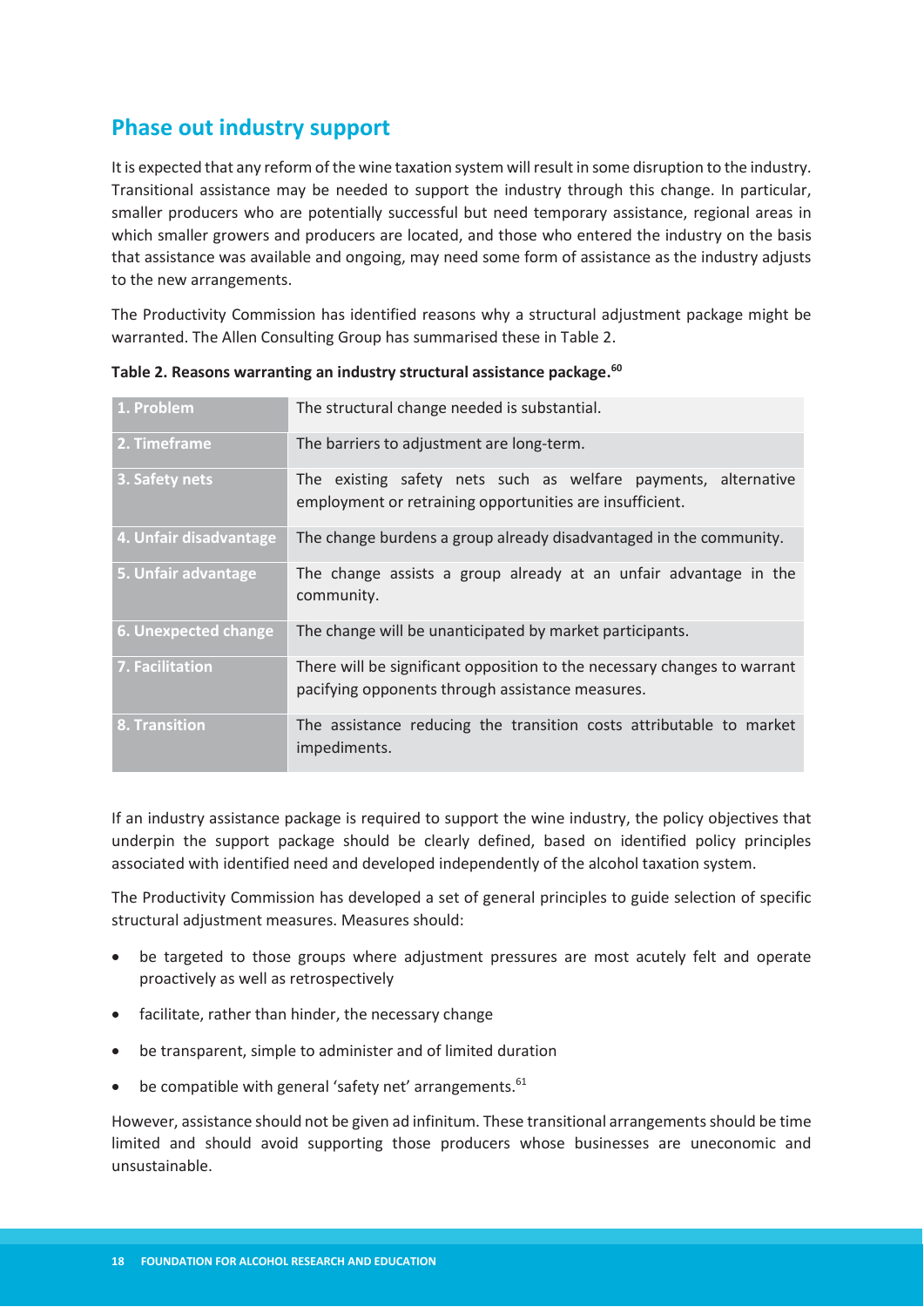#### **Recommendations**

- 7. That the Treasury recommends that an industry assistance package should only be available to facilitate structural change within the wine industry and that it should be independent of the taxation system.
- 8. That the Treasury recommends that if an industry assistance package is developed, it should be provided for a finite period of time and targeted at businesses that are, or are likely to be, viable and sustainable without government support.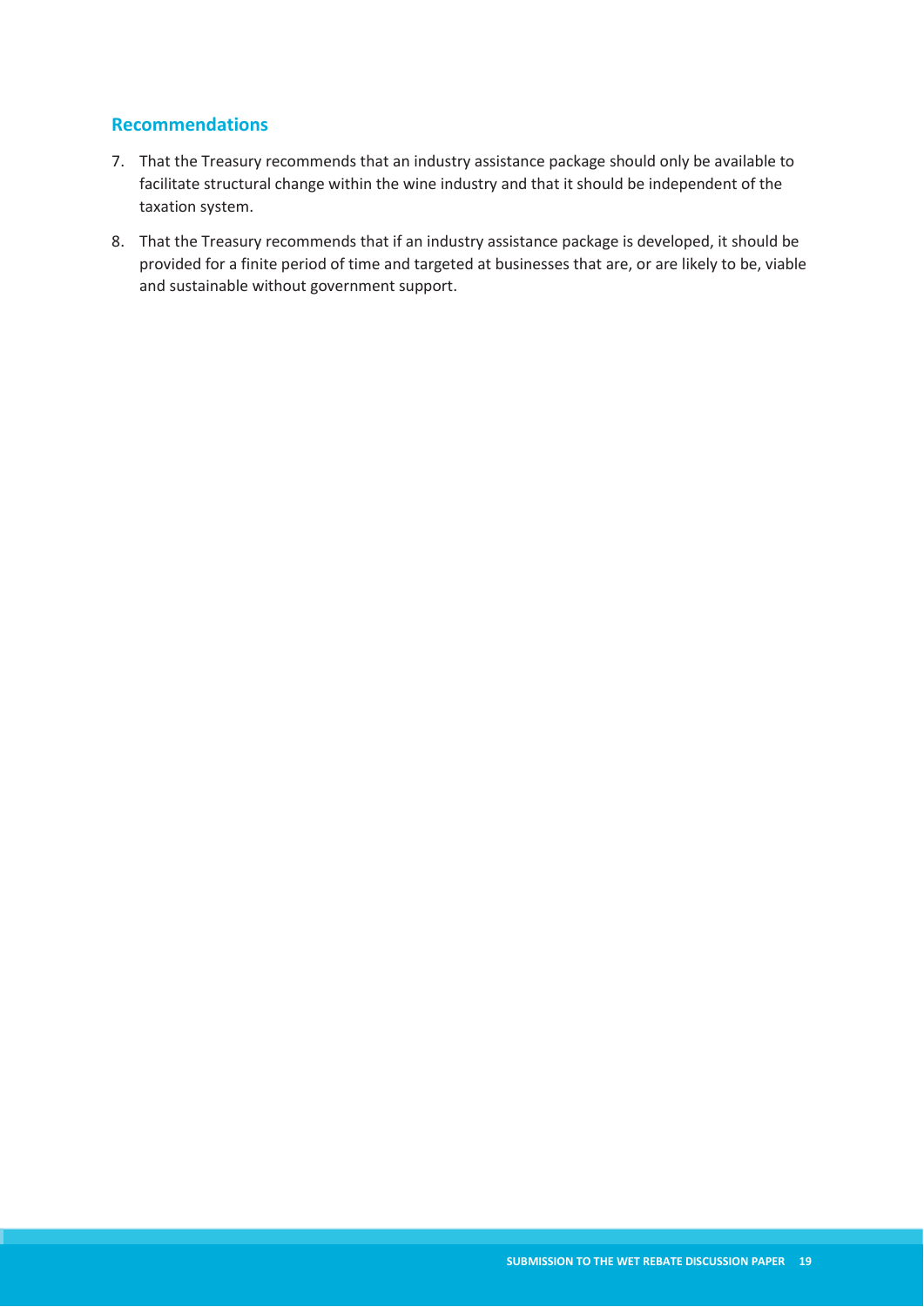## **References**

**.** 

1 Australian Treasury, (2010). *Australia's future tax system.* Report to the Treasurer, Part Two, Detailed analysis, Volume 2 of 2. Canberra: Commonwealth of Australia

- 3 Australian Taxation Office. (n.d.) *Wine equalisation tax rulings and definitions*. Retrieved 12 May 2015 from: https://www.ato.gov.au/Business/Wine-equalisation-tax/How-WET-works/Rulings-anddefinitions/?anchor=Taxable\_value#Taxable\_value
- 4 Australian Taxation Office *Wine equalisation tax Calculating your producer rebate* viewed on 12 May 2015 at https://www.ato.gov.au/Business/Wine-equalisation-tax/Calculating-WET-and-producerrebates/Calculating-your-producer-rebate/
- 5 Australian Taxation Office. (2015). *Excise Tariff Working Pages Schedule at 3 March 2015*. Retrieved from: http://law.ato.gov.au/atolaw/view.htm?Docid=PAC/BL030002/1&PiT=99991231235958
- 6 Australian Taxation Office. (2015). *Excise Tariff Working Pages Schedule at 3 March 2015*. Retrieved from: http://law.ato.gov.au/atolaw/view.htm?Docid=PAC/BL030002/1&PiT=99991231235958
- 7 Australian Taxation Office. (2015). *Excise Tariff Working Pages Schedule at 3 March 2015*. Retrieved from: http://law.ato.gov.au/atolaw/view.htm?Docid=PAC/BL030002/1&PiT=99991231235958

8 The Australia Institute. (2015). *The goon show: How the tax system works to subsidise cheap wine and alcohol consumption.* Canberra: The Australia Institute.

9 The Australia Institute. (2015). *The goon show: How the tax system works to subsidise cheap wine and alcohol consumption.* Canberra: The Australia Institute.

- 10 Begg, S., Vos, T., Barker, D.C., Stanley, L. & Lopez, A. (2007). Burden of disease and injury in Australia in the new millennium: Measuring health loss from diseases, injuries and risk factors. *Medical Journal of Australia*. 188:36−40. Retrieved from: www.mja.com.au/public/issues/188\_01\_070108/beg10596\_fm.html
- 11 World Health Organization (WHO). (2014). *Global status report on alcohol and health*. Geneva: WHO. Retrieved from: http://www.who.int/substance\_abuse/publications/global\_alcohol\_report/en/
- 12 World Health Organization (WHO). (2010). *Global strategy to reduce the harmful use of alcohol*. Geneva: WHO. Retrieved from: http://www.who.int/substance\_abuse/alcstratenglishfinal.pdf?ua=1
- <sup>13</sup> Laslett, A-M., Catalano, P., Chikritzhs, T., Dale, C., Dora, C., Ferris, J., Jainullabudeen, T., Livingston, M., Matthews, S., Mugavin, J., Room, R., Schlotterlein, M. & Wilkinson, C. (2010). *The range and magnitude of alcohol's harm to others*. Fitzroy, Victoria: Centre for Alcohol Policy Research, Turning Point Alcohol and Drug Centre, Eastern Health, and the Foundation for Alcohol Research and Education.
- 14 Laslett, A-M., Catalano, P., Chikritzhs, T., Dale, C., Doran, C., Ferris, J., Jainullabudeen, T., Livingston, M., Matthews, S., Mugavin, J., Room, R., Schlotterlein, M. & Wilkinson, C. (2010). *The range and magnitude of alcohol's harm to others.* Fitzroy, Victoria: Centre for Alcohol Policy Research, Turning Point Alcohol and Drug Centre, Eastern Health, and the Foundation for Alcohol Research and Education.
- 15 Steering Committee for the Review of Government Service Provision. (2011). *Overcoming Indigenous disadvantage: Key indicators 2011*. Canberra: Productivity Commission.
- 16 National Health and Medical Research Council. (2011). *Alcohol and health in Australia. Retrieved from:*  http://www.nhmrc.gov.au/your-health/alcohol-guidelines/alcohol-and-health-australia
- 17 Attorney General's Department. (2010). *Australia's future tax system.* Report to the Treasurer, Part Two, Detailed Analysis December 2009. Commonwealth of Australia.
- 18 Attorney General's Department. (2010). *Australia's future tax system.* Report to the Treasurer, Part Two, Detailed Analysis December 2009. Commonwealth of Australia.
- 19 Attorney General's Department. (2010). *Australia's future tax system.* Report to the Treasurer, Part Two, Detailed Analysis December 2009. Commonwealth of Australia.
- 20 Sternberg, J. (2013). *The grapes of Australia's wrath*. 16 January 2013. Retrieved from: http://www.wsj.com/articles/SB10001424127887323468604578245153725900818

<sup>2</sup> Australian National Audit Office. (2011). *Administration of the Wine Equalisation Tax Australian.* ANAO Audit report No. 20 2010-11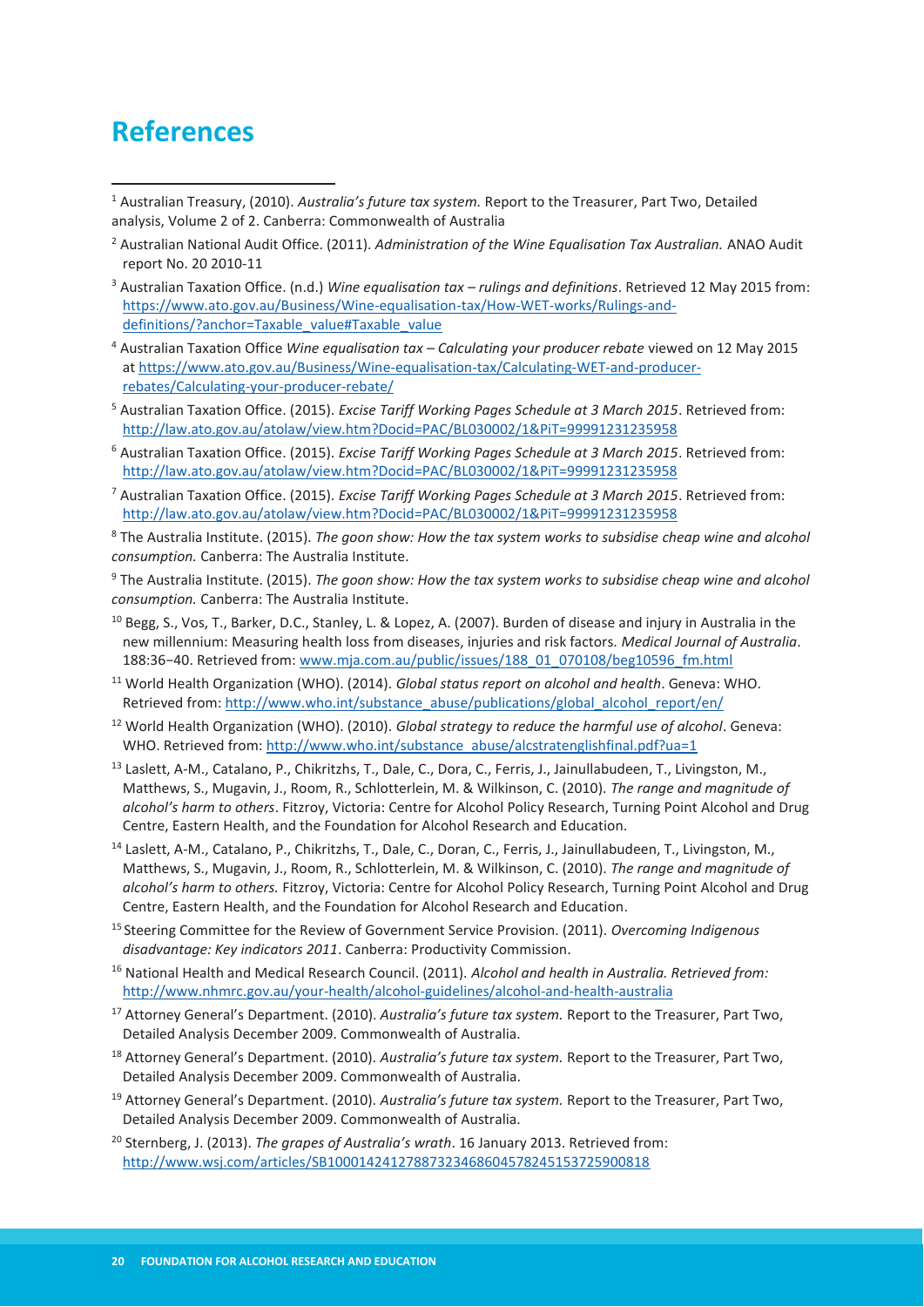- 21 The Allen Consulting Group. (2011). *Alcohol taxation reform starting with the Wine Equalisation Tax*. Canberra: Foundation for Alcohol Research and Education.
- 22 Attorney General's Department. (2010). *Australia's future tax system.* Report to the Treasurer, Part Two, Detailed Analysis December 2009. Commonwealth of Australia.
- 23 Winemakers' Federation of Australia. (2015). *Winemakers' Federation, Wolf Blass Foundation to build case to end rebate going to New Zealand.* Retrieved from: http://wfa.org.au/information/noticeboard/winemakers-federation-wolf-blass-foundation-to-build-case-toend-rebate-going-to-new-zealand/
- <sup>24</sup> Chung, F. (2015). Tax dollars going sideways: New Zealand wine makers taking the piss with 'perverse' rebate. N*ews.com.au.* 14 February 2015. Retrieved from: http://www.news.com.au/finance/smallbusiness/tax-dollars-going-sideways-new-zealand-wine-makers-taking-the-piss-with-perverse-rebate/storyfn9evb64-1227219430090
- 25 Old Richmond Cellars. (2015). *Diva V Kat.* Retrieved from: http://www.oldrichmondcellars.com/spirits/vodka/divas-v-kat/
- 26 Aussie Discount Liquor Discounts. (2014). *Divas V Kat*. Retrieved from: http://www.aussieliquor.com.au/showProduct/Spirits/Vodka/34432341213/DIVAS+V+KAT+NEW+700ML
- 27 IBISWorld. (2015). *IBISWorld Industry Report C1214 Wine production in Australia.*
- 28 IBISWorld. (2015). *IBISWorld Industry Report C1214 Wine production in Australia.*
- 29 Commonwealth of Australia. (2014). *Official Committee Hansard*. House of Representatives Standing Committee on Indigenous Affairs. Harmful use of alcohol in Aboriginal and Torres Strait Islander communities, Thursday 4 December 2015.
- 30 Australian Bureau of Statistics. (2013). *Australian grape and wine industry, 2012-13.* Catalogue number 1329. Canberra: ABS.
- <sup>31</sup> Dan Murphy's. (2015). Retrieved 26 May 2015 from: https://www.danmurphys.com.au/product/DM\_771/berri-estates-traditional-dry-red-cask-5l

32 The Australia Institute. (2015). *The goon show: How the tax system works to subsidise cheap wine and alcohol consumption.* Canberra: The Australia Institute.

33 Australian Bureau of Statistics (2015) *Apparent consumption of alcohol, Australia, 2013-14*. Retrieved 7 September 2015 from

http://www.abs.gov.au/ausstats/abs@.nsf/Latestproducts/4307.0.55.001Main%20Features62013- 14?opendocument&tabname=Summary&prodno=4307.0.55.001&issue=2013-14&num=&view=

- 34 Wagenaar, A.C., Salois, M.J. & Komro, K.A. (2009). Effects of beverage alcohol price and tax levels on drinking: A meta-analysis of 1003 estimates from 112 studies. *Addiction.* 104: 179-190.
- 35 World Health Organization (WHO). (2012). *Addressing the harmful use of alcohol: A guide to developing effective alcohol legislation.* Geneva: WHO.
- 36 Wagenaar, A.C., Salois, M.J. & Komro, K.A. (2009). Effects of beverage alcohol price and tax levels on drinking: a meta-analysis of 1003 estimates from 112 studies. *Addiction.* 104: 179-190.
- 37 Babor, T. et al (2010). *Alcohol: No ordinary commodity. Second edition.* New York: Oxford University Press.
- 38 Marsden, J. & Jones, P. (2012). *Bingeing, collateral damage and the costs and benefits of taxing alcohol rationally*. Canberra: Foundation for Alcohol Research and Education. Retrieved from: http://www.fare.org.au/wp-content/uploads/2012/10/FINAL-MJA-Report-Bingeing-Collateral-Damage-and-Taxation-2012.pdf
- <sup>39</sup> The Australia Institute. (2015). *The goon show: How the tax system works to subsidise cheap wine and alcohol consumption.* Canberra: The Australia Institute.<br><sup>40</sup> Taylor, L. (2013). Tony Abbott declares an end to 'corporate welfare'. *The Guardian.* 18 December 2013.
- Retrieved from: http://www.theguardian.com/world/2013/dec/18/tony-abbott-declares-an-end-tocorporate-welfare

41 Chan, M. (2013). WHO's response to article on doctors and the alcohol Industry. *British Medical Journal*. 2013;346:f2647

- 42 National liquor news. (2012). *Westend Estate Wines.* Volume 31 number 1 February 2012.
- 43 Oliver, J. (2013). *Tax reform and the broken model behind Australian wine*. Retrieved from: http://www.onwine.com.au/tax-reform-and-the-broken-model-behind-australian-wine/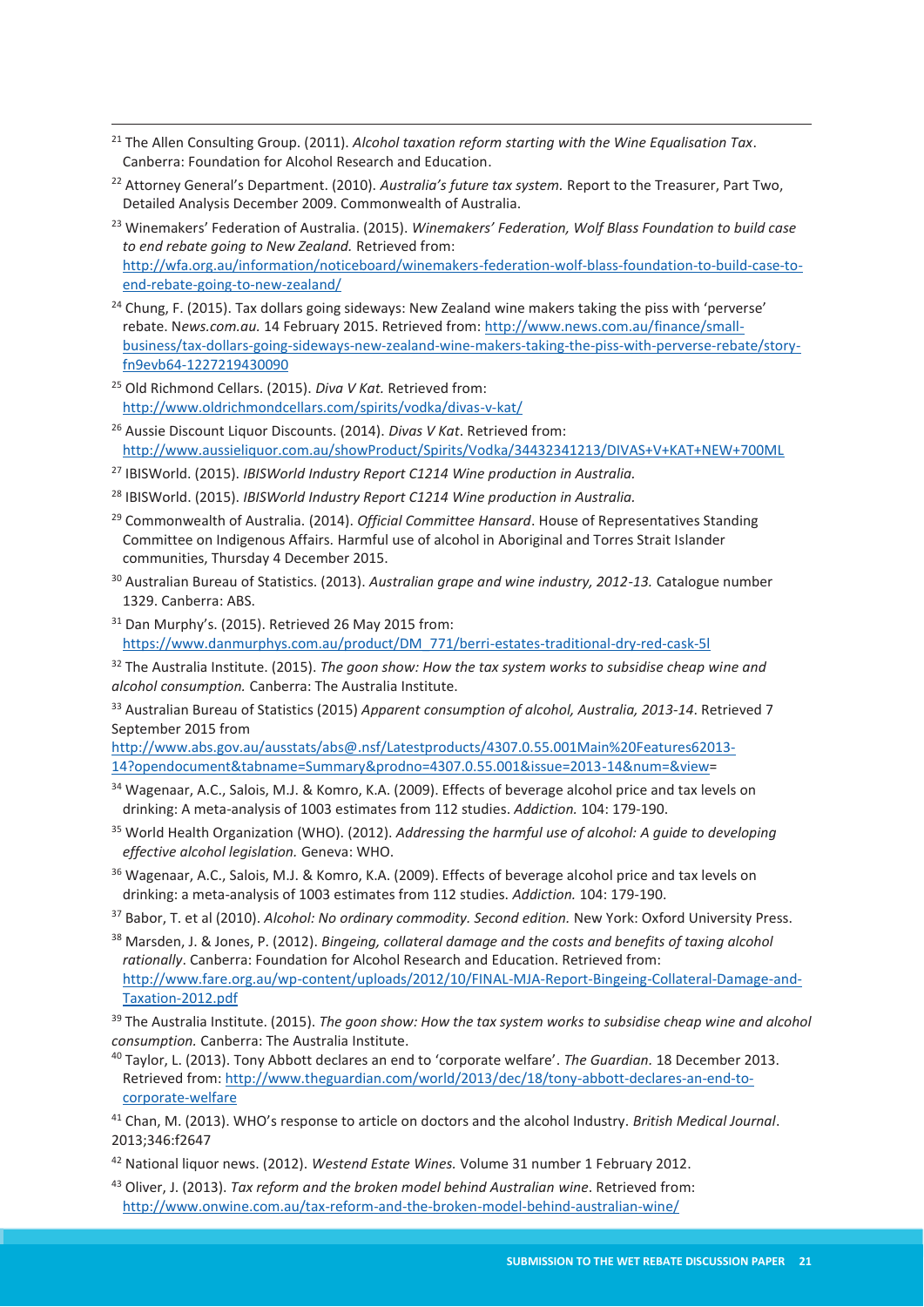- 44 Henry, K., et al. (2009). *Australia's future tax system (Henry Review).* Report to the Treasurer. Canberra: Commonwealth of Australia. p 436-437
- 45 Henry, K., et al (2009). *Australia's future tax system (Henry Review).* Report to the Treasurer. Canberra: Commonwealth of Australia.
- 46 Department of Treasury. (2009). *Australia's future tax system.* Report to the Treasurer, Part Two, Detailed Analysis December 2009. Commonwealth of Australia.
- 47 Department of Treasury. (2009). *Australia's future tax system final report overview.* Retrieved from: http://taxreview.treasury.gov.au/content/FinalReport.aspx?doc=html/Publications/Papers/Final\_Report\_Par t\_1/Chapter\_2.htm

48 The Australia Institute. (2015). *The goon show: How the tax system works to subsidise cheap wine and alcohol consumption.* Canberra: The Australia Institute.

49 Department of Treasury. (2009). *Australia's future tax system report to the Treasurer: Part two detailed analysis.*

50 Department of Treasury. (2009). *Australia's future tax system report to the Treasurer: Part two detailed analysis.*

- 51 Treasury Wine Estates. (2011). *Submission prepared by Treasury Wine Estates Ltd for the federal tax forum: Tax reform for a sustainable Australian wine industry.* Retrieved from: http://www.tweglobal.com/wpcontent/uploads/2011/09/TWE-Submission-for-Tax-Summit-Oct-2011.pdf
- 52 Premium Wine Brands Pernod Ricard. (2011). *Premium Wine Brands' submission to the Federal Government tax forum.* Retrieved from: http://www.treasury.gov.au/~/media/Treasury/Policy%20Topics/Taxation/Tax%20Forum/Statements%20an

d%20Submissions/Submissions/PDF/Premium%20Wine%20Brands.ashx 53 The Allen Consulting Group (2015) *Alcohol tax reform* Canberra: Foundation for Alcohol Research and

Education, July 2015.

54 The Australia Institute. (2015). *The goon show: How the tax system works to subsidise cheap wine and alcohol consumption.* Canberra: The Australia Institute.

- 55 Premium Wine Brands. (2011). *Premium Wine Brands' submission to Federal Government tax forum.* October 2011.
- 56 Treasury Wine Estates. (2011). *Submission prepared by Treasury Wine Estates Ltd for the federal tax forum: Tax reform for a sustainable Australian wine industry.* Retrieved from: http://www.tweglobal.com/wpcontent/uploads/2011/09/TWE-Submission-for-Tax-Summit-Oct-2011.pdf
- 57 Premium Wine Brands Pernod Ricard. (2011). *Premium Wine Brands' submission to the Federal Government tax forum.* Retrieved from: http://www.treasury.gov.au/~/media/Treasury/Policy%20Topics/Taxation/Tax%20Forum/Statements%20an d%20Submissions/Submissions/PDF/Premium%20Wine%20Brands.ashx
- 58 Senate Economics Legislation Committee. (2014). *Answers to questions on notice Treasury portfolio budget estimates 2014 3 June to 5 June 2014*. Retrieved from: http://www.aph.gov.au/~/media/Committees/economics\_ctte/estimates/bud\_1415/Treasury/answers/BET
- 720 Edwards supp response.pdf 59 Ferguson, A. (2015). Wine war afoot as tax reform looms. *The Australian Financial Review.* Monday 18 May
- 2015.
- 60 The Allen Consulting Group. (2011). *Alcohol taxation reform starting with the Wine Equalisation Tax*. Canberra: Foundation for Alcohol Research and Education.
- 61 Productivity Commission. (2004). *Background notes for APEC high level conference on structural reform, Tokyo, September 2004*. Australian Government. Retrieved from: http://www.mofa.go.jp/policy/economy/apec/conference/present0409/session4-5.pdf